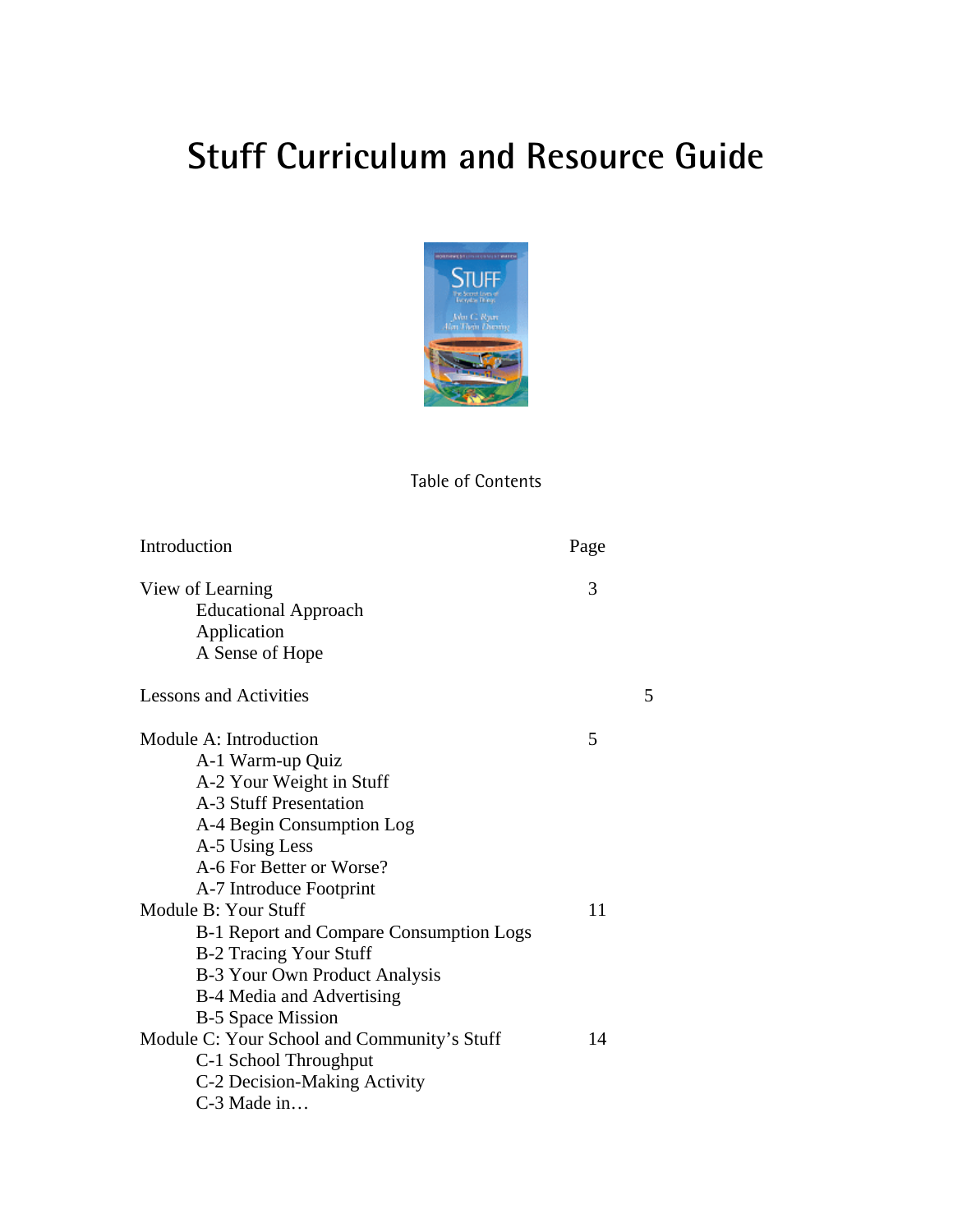| C-4 Alien Eyes                           |    |
|------------------------------------------|----|
| Module D: More Stuff, Less Stuff         | 17 |
| D-1 Oral History                         |    |
| D-2 Other People's Stuff                 |    |
| D-3 Ways to Change                       |    |
| D-4 Sustainable Wonders                  |    |
| <b>More Extension Activities</b>         | 19 |
| Extension 1 Design and Build Project     |    |
| Extension 2 Consumption Journal          |    |
| Extension 3 Focus on Wood                |    |
| <b>Extension 4 Field Trips</b>           |    |
| <b>Glossary of Stuff Terms</b>           | 20 |
|                                          |    |
| <b>Related Resources</b>                 | 21 |
| <b>Books</b>                             |    |
| Websites                                 |    |
| Consumerism                              |    |
| <b>General Environmental Education</b>   |    |
| Media and Advertising                    |    |
| <b>Curriculum Packages</b>               |    |
| Plays                                    |    |
| <b>Tapes</b>                             |    |
| Songs                                    |    |
| Software                                 |    |
| <b>British Colombia Curriculum Links</b> | 27 |
| <b>Unit Maps</b>                         |    |
| Assessment                               |    |
| Portfolio                                |    |
| Acknowledgments                          | 30 |
|                                          |    |



Copyright 2000 Sightline Institute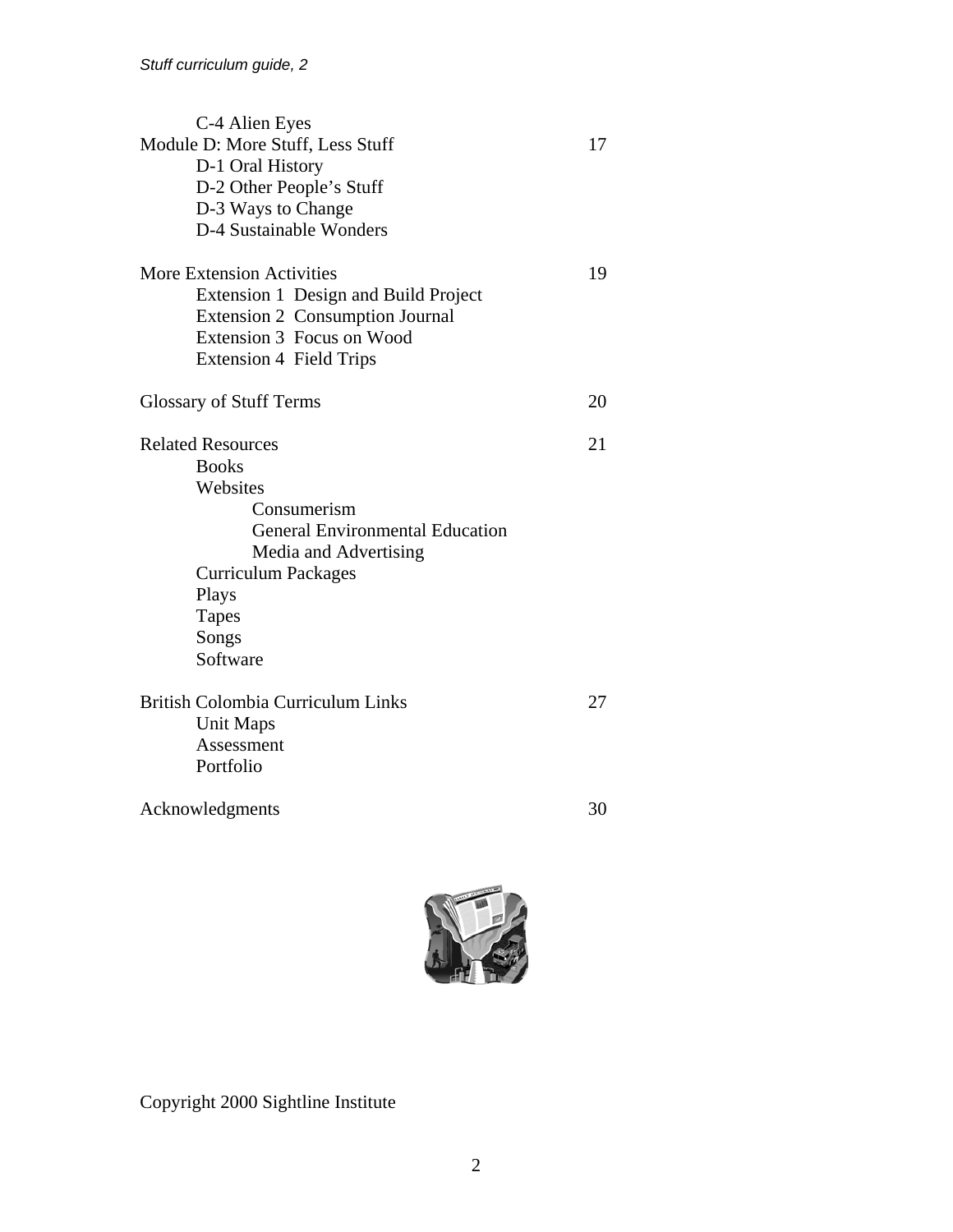## **Introduction**

This curriculum package was developed by NEW BC, a nonprofit organization based in Victoria, British Columbia, to accompany a 1997 book by Northwest Environment Watch (now Sightline Institute) called *Stuff: The Secret Lives of Everyday Things.* As an approach to science, social studies and environmental education, this material has a simple premise: that young people are curious about their world. *Stuff* gives students the opportunity to explore their world in a new way. For example, students will be encouraged to think about and explore what really goes into their lunchtime french fries – where were the potatoes grown? What fertilizers and pesticides were used? How were the potatoes harvested and transported? How much energy was used in processing? How about the salt and ketchup? An entire web of connections and impacts is revealed behind those everyday items we normally don't even think about. In learning about their stuff, students will also explore new ways of looking at their world, making links between the environment, their society, and themselves.

## **View of Learning**

Students today are inheriting a confusing social and environmental legacy. On the one hand, as members of one of the richest consumer societies on the planet, they are told to buy more and to consume ever new and improved products. On the other hand, with increasing evidence of environmental degradation, they are confronted with an uncertain future and a world of increasing social and environmental problems. Students struggle to reconcile these powerful messages and to make sense of their own role as citizens and as consumers.

The intent of this curriculum package is simple: to give students the tools and framework within which to think about the consequences of consumption. We have avoided a dogmatic, prescriptive approach. Simply telling students to consume less is unlikely to contribute to their understanding or to affect their behavior. On the other hand, providing an approach to understanding the relationship between consumption and its consequences is interesting, relevant, and integrates a number of curriculum areas. We have attempted to create learning materials that support the development of thoughtful, critical, and imaginative students. The following briefly outlines the educational approach used in developing this package.

#### **Educational Approach**

This curriculum package does not simply give students "the facts" on consumption and the resulting environmental impacts. Rather, the material is based on a view of learning that acknowledges the students' active role in the learning process. Students bring an understanding of the world and their place in it to the material. Through new experiences, new tools, exploration, discussion, reflection, and action, students build upon or revise their initial understanding. The teacher's role in this model is to help students make sense for themselves rather than telling them what they need to know. This active view of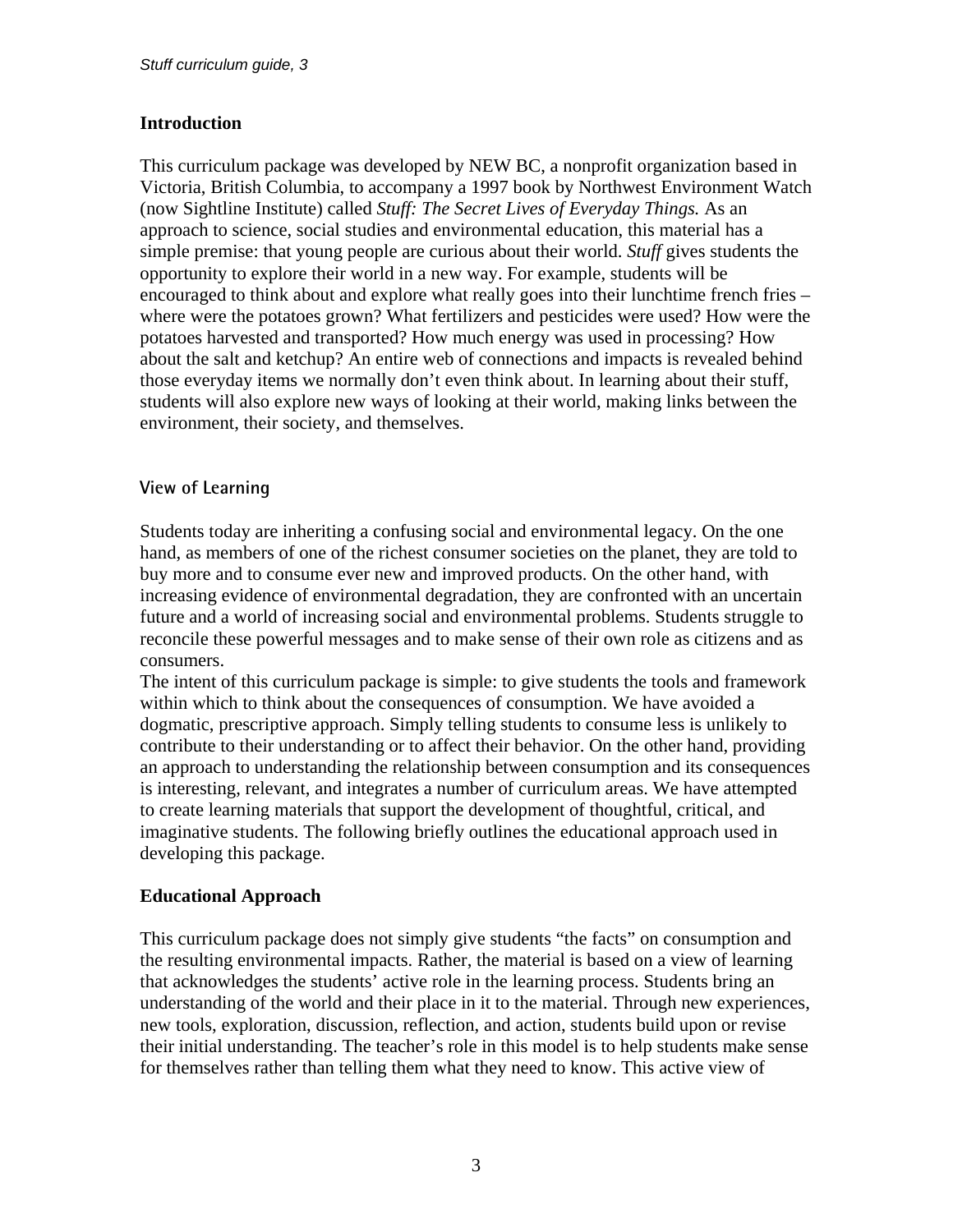learning has implications for curriculum materials and instructional methods, reflected in the development of this package:

- assess prior knowledge of students as starting point for learning;
- emphasize key concepts and tools rather than specific information and skills;
- allow for reflection, discussion, and questioning of concepts;
- encourage students to apply their learning in new ways and contexts;
- draw on primary data and real world examples;
- allow for group work when possible;
- integrate assessment throughout learning process.

Recent research on environmental education has identified four categories and a number of criteria for developing effective curriculum materials. We have addressed these criteria wherever possible in developing materials for *Stuff.* Following is a brief summary of this research, as well as references to the approach taken in this guide.

| Main Category           | Criteria                                                                                                                                                                                                                                                                                                                                                                          | Application                                                                                                                                                                                                                                                                                                                            |
|-------------------------|-----------------------------------------------------------------------------------------------------------------------------------------------------------------------------------------------------------------------------------------------------------------------------------------------------------------------------------------------------------------------------------|----------------------------------------------------------------------------------------------------------------------------------------------------------------------------------------------------------------------------------------------------------------------------------------------------------------------------------------|
| Close to daily life     | Recognizable in daily<br>$\bullet$<br>life<br>Usefulness in daily life<br>$\bullet$<br>First hand experience of<br>$\bullet$<br>phenomenon at stake<br>Connected to past<br>$\bullet$<br>experience<br>Reflection on past<br>$\bullet$<br>experiences (behavior,<br>feelings)<br>Varied and diverse to<br>accommodate the<br>interests and abilities of<br>the individual student | everyday objects as the<br>subject of exploration<br>direct relationship to<br>$\bullet$<br>students' daily habits<br>everyone consumes at<br>$\bullet$<br>some level<br>looking at everyday<br>stuff allows room for<br>diversity in interests                                                                                        |
| Cognitively challenging | Cognitive dissonance<br>$\bullet$<br>leading to a rethinking<br>of prior knowledge<br>Issue-based to handle<br>$\bullet$<br>controversial issues and<br>to develop problem-<br>solving skills and action<br>competence<br>Theoretically deepening<br>$\bullet$<br>to enhance and broaden<br>knowledge and<br>understanding.<br>Discovery learning to                              | students begin to<br>$\bullet$<br>question consumer<br>habits and social values<br>issues of lifestyle and<br>consumption are central<br>to environmental<br>problem solving<br>framework of product<br>$\bullet$<br>analysis and ecological<br>footprint provide sound<br>theoretical base for<br>explorations<br>activities focus on |

**Table 1**. Learning enhancement criteria divided into four main categories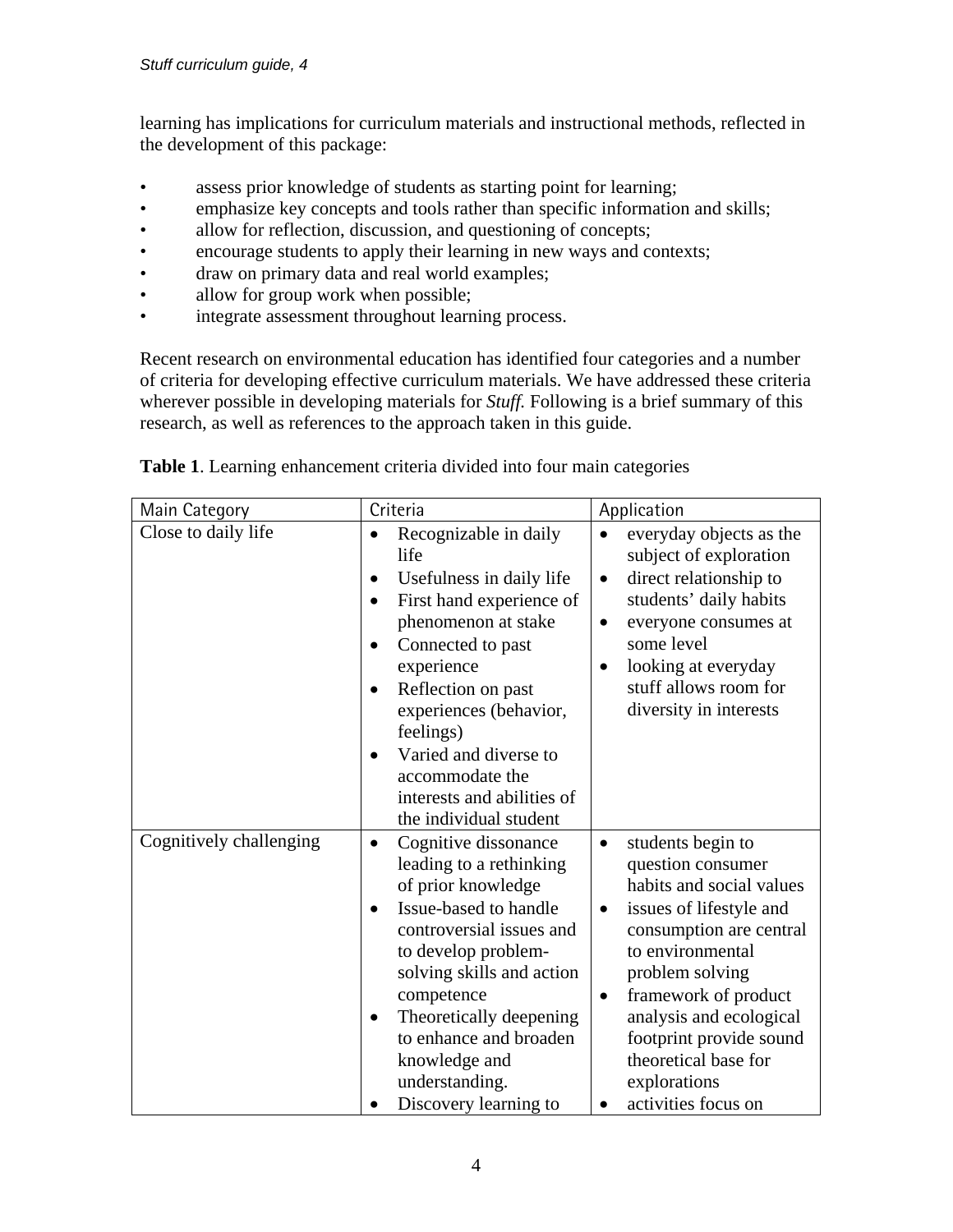|               | enter new realms of<br>experience<br>Intellectually<br>$\bullet$<br>challenging in that<br>students need to raise<br>their thinking and acting<br>to a higher level                                                      | discovering the hidden<br>and fascinating web that<br>connects consumption<br>with the environment<br>the complexity of<br>$\bullet$<br>relationships and issues<br>around our stuff<br>provides accessible and<br>challenging materials   |
|---------------|--------------------------------------------------------------------------------------------------------------------------------------------------------------------------------------------------------------------------|--------------------------------------------------------------------------------------------------------------------------------------------------------------------------------------------------------------------------------------------|
| Controversial | Social conflict to pique<br>$\bullet$<br>curiosity and to<br>stimulate discussion<br>Socially acceptable or<br>$\bullet$<br>not too threatening for<br>the community of which<br>the school and the<br>students are part | questions the dominant<br>$\bullet$<br>consumer orientation of<br>our society<br>allows for a range of<br>$\bullet$<br>reactions in response to<br>learning                                                                                |
| Focused       | Accurate observation<br>$\bullet$<br>using all senses<br>Action-oriented to<br>$\bullet$<br>develop action<br>competence<br>Sufficient time to study<br>issue in depth                                                   | range of activities<br>$\bullet$<br>allows for scientific,<br>hands-on approach<br>opportunities for action<br>on the individual,<br>school, and community<br>level<br>designed with "fast<br>track" and full approach<br>for flexibility. |

Source: Wals, Arjen E. J. & Tore van der Leij. 1997*. Alternatives to National Standards for Environmental Education: Process-Based Quality Assessment*. Canadian Journal of Environmental Education. Volume 2.

## **A Sense of Hope**

The other criterion that we have used to inform these materials is hopefulness. All too often, students are given a bleak picture of the state of the environment. Without the tools to address these problems, they can seem overwhelming, leading to fear and paralysis rather than reflection and action. While the information presented in *Stuff* can be depressing at times, the overall message of the book and of this curriculum package is hopeful. Students are empowered with the knowledge that their decisions can make a difference and that there are simple, positive steps they can take to a more healthy planet.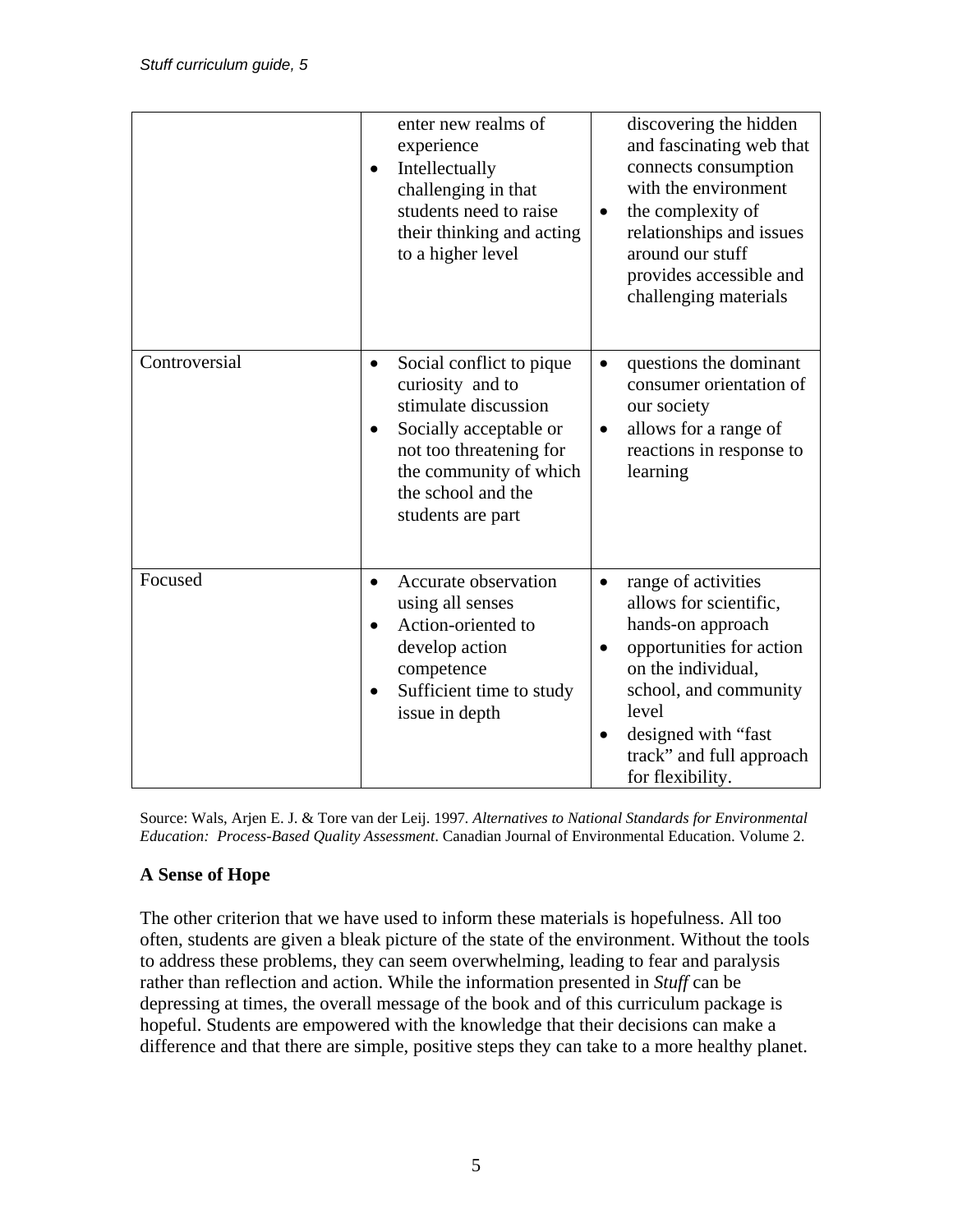#### **Lessons and Activities**

#### **Module A: Introduction**

This module introduces students to the key concepts discussed and developed throughout the unit. Your students deal with stuff in many forms every day but most of it goes relatively unnoticed and unquestioned. This first module aims to get students noticing stuff and beginning to question its origin and its place in their life and their world. By looking at the stories of things their secret lives many issues can arise: environmental, social, economic, technological, historical, and cultural. This module in particular, and the unit more generally, allows and encourages students to explore the full range of questions and connections. Many of the issues do not have simple answers, but by encouraging dialogue and giving students some frames of reference to think about their stuff, they will learn much about their world and their place in it.

#### **A-1 Warm-up Quiz**

Intent: A warm-up quiz to spark the interest of the students and to provide a sense of their initial understanding of some of the concepts.

 A jumping off point for an opening discussion of issues and concepts that will be covered in the unit. Focus on raising questions and issues rather than answering them.

Time: 50 minutes (or 1 period)

Resources: Copies of *Stuff*, notebook, and pen or pencil.

Approach: Start with a general introduction to the unit. Hand out copies of *Stuff* with quiz on the back. Individually or in small groups, allow students about 5 minutes to answer the questions. (NOTE: the answers are also provided on the back of the book parallel to the spine.) Use the remaining time to discuss answers, pose questions, and enter into an open discussion about stuff, consumerism, and waste.

 Here are some additional questions to generate discussion (try not to answer these questions for the students, but allow them to discuss and debate the issues). Encourage your students to formulate their own questions about stuff.

- Which fact from the quiz do you find most surprising? Why?
- Brainstorm a list of stuff that you use during the course of a day.
- Where does your water come from? Where does it go?
- Where does your lunch come from? Where does it go?
- Where does your garbage go?
- How could we find out more about our stuff?

Link: For the next lesson, ask students to think about and to estimate the amount of garbage they produce every day (in weight). In posing this question, ask students about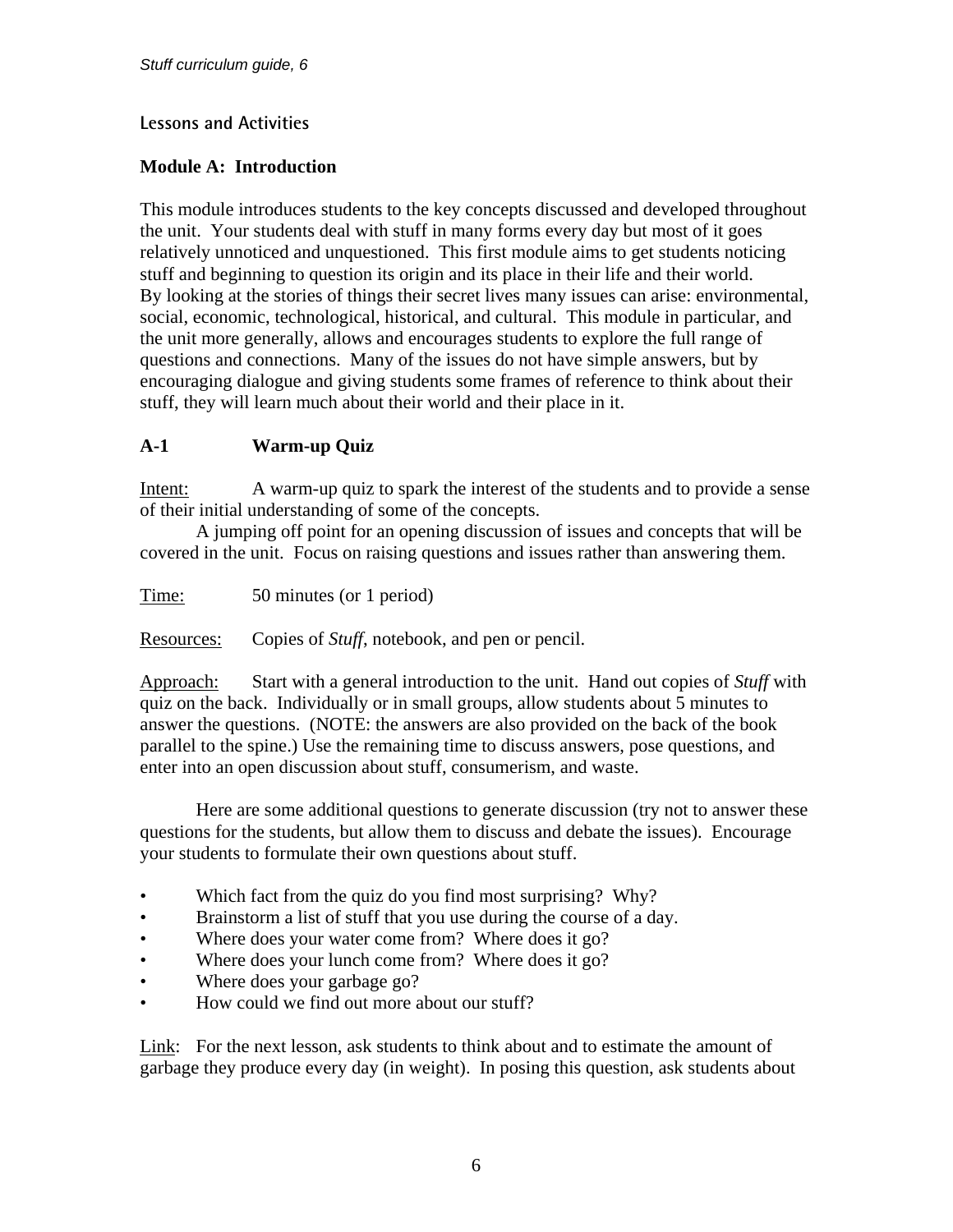what they consider garbage  $-$  is it just the stuff that ends up in their garbage can? Are there other ways they contribute to producing garbage that are less visible?

## **A-2 Your Weight in Stuff**

Intent: To help students make a personal and tangible relationship with the issues covered in *Stuff.* To initiate student reflection on their own impact as consumers and to begin to consider ways to reduce their impact. To introduce the notion of cumulative impact where each individual action is compounded and multiplied by the population.

Time: 1 period

Resources: Copies of *Stuff* – prologue.

Approach: Start with a discussion of students' estimates of the garbage they produce every day. How did they arrive at these estimates? Note these estimates on the blackboard and discuss the range – why are some lower and some higher? Expand the discussion of garbage and waste:

- What kinds of garbage do students produce? (packaging, food waste, paper, worn out products, etc.)
- How could some of these materials be taken out of the garbage stream? (reduction, reuse, recycling, composting)
- What other materials are used and what other waste is produced that doesn't end up as garbage? (all of the energy and materials for production and transportation used in making our stuff: water, gasoline, fertilizer, pesticides, by-products, etc.)

 Read the prologue of *Stuff* together. Discuss the concept of chains of production. Discuss how the use of materials and the production of waste are so much greater than we think because of these invisible chains of production. Multiply the average amount of material use (/day and /year) by the total population for the class, school, province, country, and continent. Discussion: is this sustainable?

Note: It is probably too early to answer the question of sustainability, but a good time to pose the question. Have the class discuss what they think sustainability means. Come up with a class definition that the class can return to later (consider posting it on a "Stuff" bulletin board for reference and revision).

## **A-3 Stuff Presentation**

Intent: To give students a better understanding of where all the waste discussed in the last lesson comes from and to introduce the method of product analysis. To begin discussion of the global connections and implications of consumption.

Time: 3-4 periods.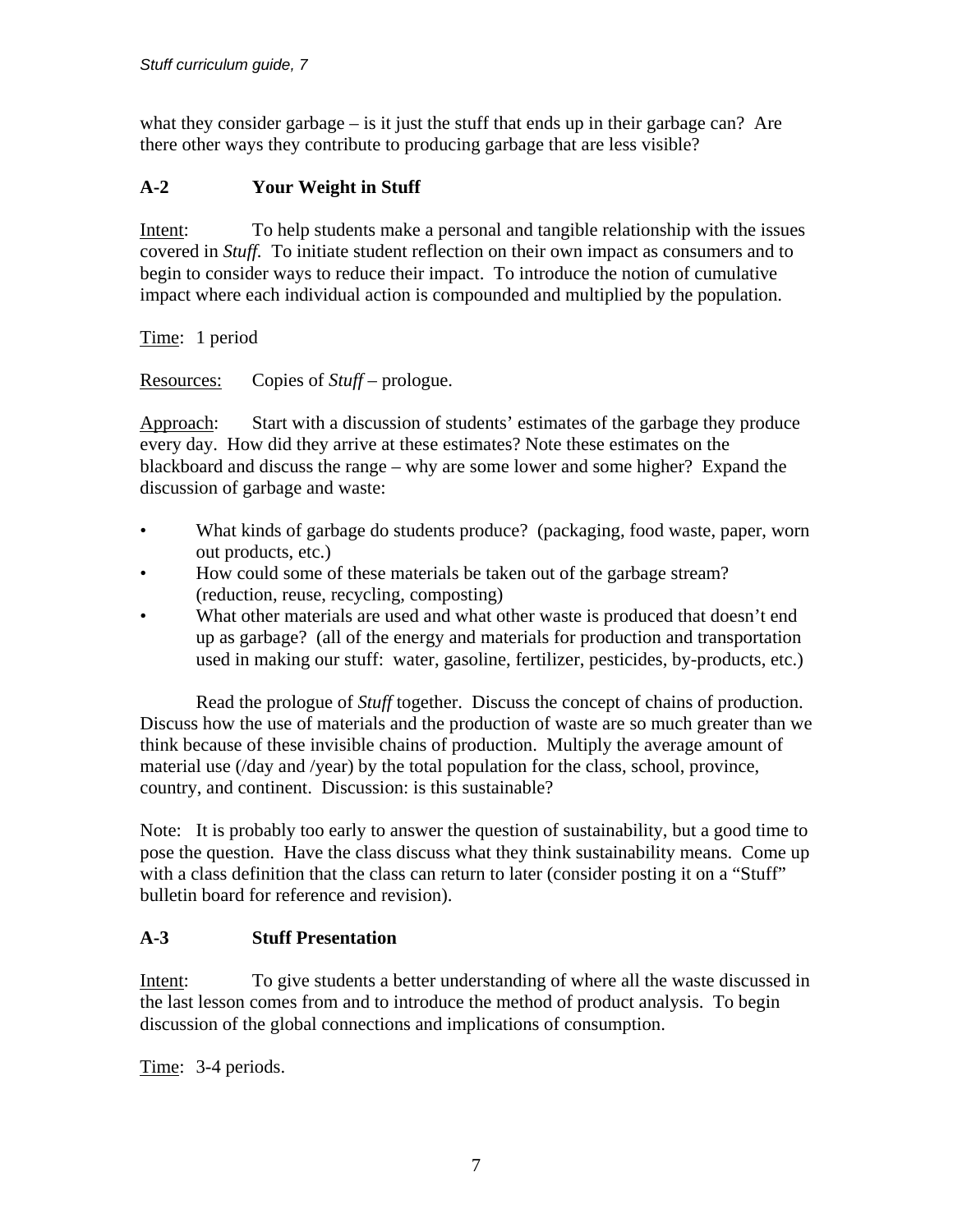Resources: *Stuff*, bulletin board, large format world map, colored wool or string, pushpins.

Approach: In groups of three or four, students sign up for one of the chapters in *Stuff.* Each group reads and gives a five minute presentation on their chapter. For each chapter/product, students should discuss all aspects of the product's life cycle, from cradle to grave. Encourage students to make presentations active and interesting by using skits, props, multimedia, etc. As part of the presentation, students map chains of production on world map. Have a large format world map mounted on a bulletin board. Using colored wool and pushpins, students trace their product from the origin of its raw materials through to its place of manufacture and sale. Allow time for discussion and questions after each presentation.

Note: Consider the "Warning to Readers" in *Stuff* on page 6 and try to be sensitive to the mood of the class. Encourage students to discuss the ways in which the impacts discussed in the book can be reduced. Consider starting or ending these classes on positive notes – a good news environmental story, a good product, or a low impact alternative to consumption.

## **A-4 Begin Consumption Log**

Intent: In the last lesson students worked through the products in *Stuff* and will have developed a sense of the hidden impacts and wastes created by material consumption. This lesson extends into a more active consideration of our consumption and waste production patterns. This lesson provides a framework for students to undertake a handson analysis of their own consumption patterns and to further encourage reflection on the social and environmental impacts of individual choices and lifestyles.

Time: 2 periods initially (ongoing).

Resources: Small booklets or enough paper for students to make their own.

Approach: Start with a general discussion about the stuff people use in a day. Have students talk about their consumption in an average day, from the time they get up in the morning until they go to bed at night. Discuss how to categorize these things (water, food, paper, entertainment, transportation, energy, etc.). Does watching TV consume materials? Reading a book? Remind students of the hidden forms of consumption that don't necessarily involve throwing something in the garbage – the materials that went into making the TV and the energy required to operate it.

 Explain to students that in order to better understand their own consumption habits they are going to keep a consumption journal for one week. Referring back to the discussion of types of consumption and hidden consumption, allow them to suggest ways of keeping a journal. Help the class develop a consistent system so they can compare and summarize their results at the end of the week.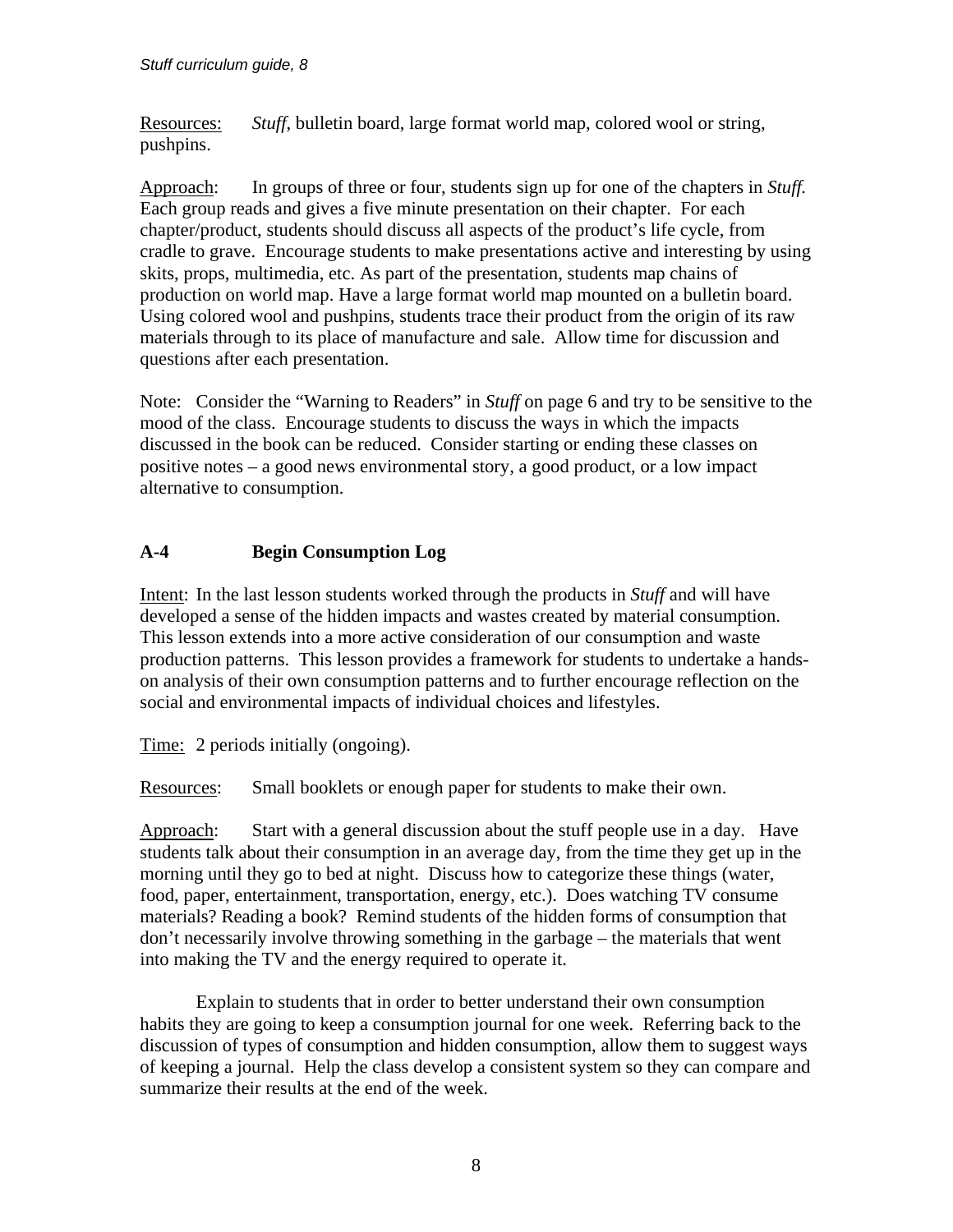- How can they categorize the materials they use?
- How can they account for hidden aspects of consumption?
- What kind of system can they use to measure different aspects of consumption?
- How can they estimate the energy used to transport the stuff they consume?

 When the class has developed a system for their consumption journals, have them put together booklets they can carry and in which they can record their observations. Include a summary page where students can add up and summarize their records. Students spend one week recording the stuff they use and contribute to using. Note: you might also keep track of your consumption for a week and share your data as an adult consumer.

Extension: See Extension E-2. Now would be a good time to initiate a broader journaling exercise.

## **A-5 Using Less**

Intent: To build on and expand students' understanding of the role and impact of recycling and waste reduction in the context of material and energy use.

Time: 2 periods.

Resources: Internet, library.

Approach: Start with a discussion of ways to reduce energy and materials consumption. Students will likely come up with the "4-Rs:" don't use things (refuse), use less (reduce), use something more than once (reuse), and reuse the materials to make a new product (recycle). Divide the class into five groups for paper, steel, aluminum, glass and plastic. Each group should research their material and present on the following issues:

- How can our society use less of the material?
- In what ways can the material be reused?
- What is the process used to recycle the material?
- Does recycling the material save energy and/or resources? If so, how and how much?
- How much of the material gets recycled and how much gets thrown out? Consider talking to local people in the recycling industry or find statistics on the national average.

Extension: Have students research the school's recycling program:

- What kinds of materials are collected? How much?
- Where do the materials go and what are they made into?
- How could the program be improved or expanded?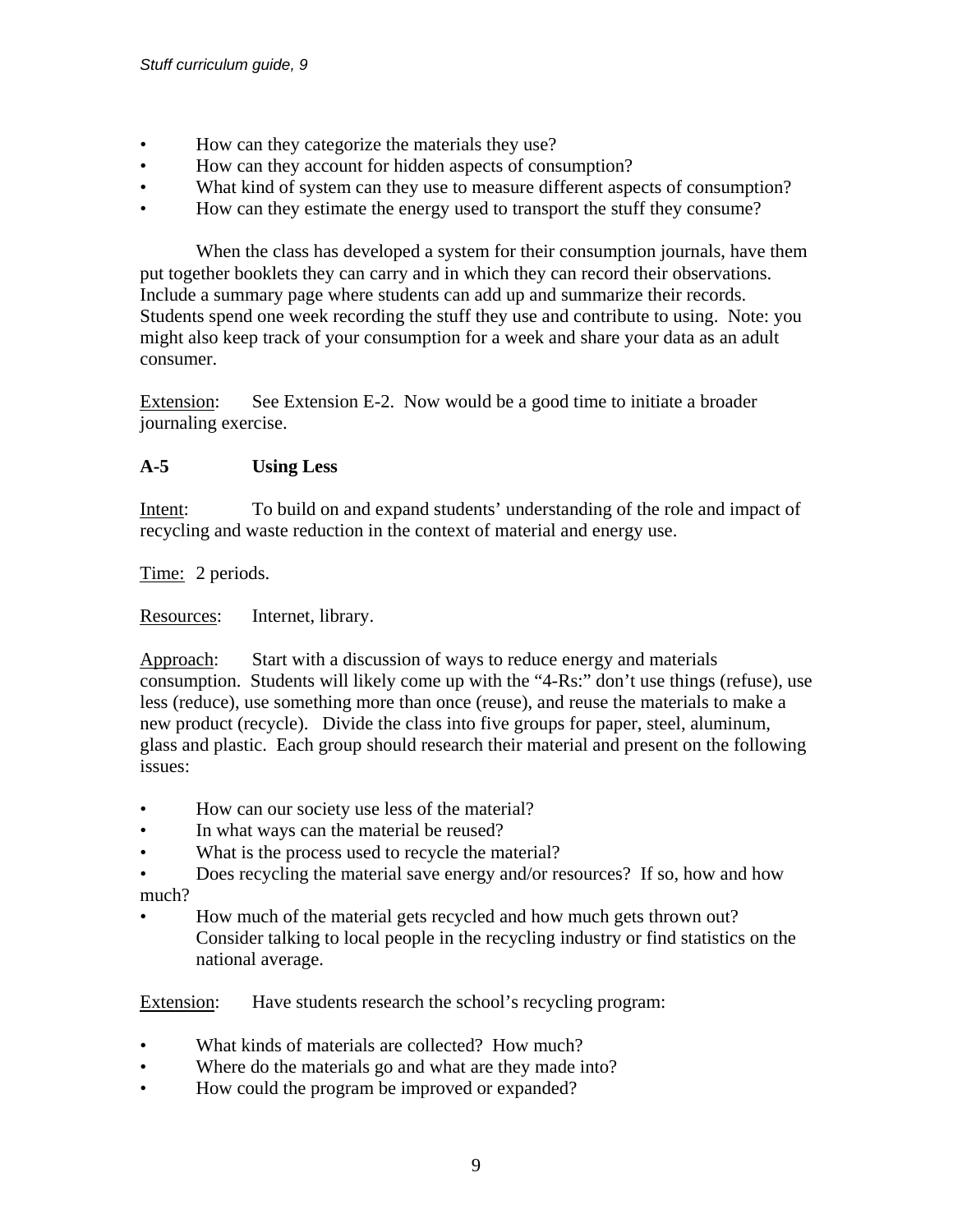• If the school doesn't have a recycling program, is it feasible to set one up?

Consider the same activity with your city or region's recycling program.

Note: This activity along with C-1 will require the cooperation and participation of your custodial staff. Try to meet with them early in the unit to discuss their availability and openness to acting as a class resource.

#### **A-6 For Better or Worse?**

Intent: To help students begin to think of broader applications of product analysis by developing measurable criteria. Students will be able to apply their analysis to stuff that is not discussed in the book.

Time: 1 period.

Resources: Three boxes, a paper cup, a styrofoam cup, and a reusable cup.

Approach: Game: In each box is either a styrofoam cup, a paper cup, or a reusable cup – students ask questions to determine which product has a greater environmental impact by asking questions about the production, use, and disposal of the three items. You may draw a matrix on the board to encourage students to think in terms of the complete life cycle of the three items:

Product A Product B Product C

Production Use Disposal

 The focus in this exercise is coming up with the right questions – you don't need to answer these questions, although students might follow-up by researching the cup issue. Encourage the students to be specific with their questions: instead of "How is the product made?" draw out more detailed questions such as "How much energy is used in the cup's production? How much waste is produced? Are toxic wastes produced? Where is the product made?" etc.

 Based on the questions, help students to produce criteria for evaluating the environmental impact of products. In addition to the cup comparison, what other criteria might be useful for other products? (e.g. local or distant production, natural or synthetic compounds, used or new, reusable or disposable, smaller/lighter or bigger/heavier, homemade or industrially made, human powered or chemically powered).

Note: criteria may not always be clear-cut. For example, homemade paper may have the advantages of being locally produced, but will not have the economies of scale gained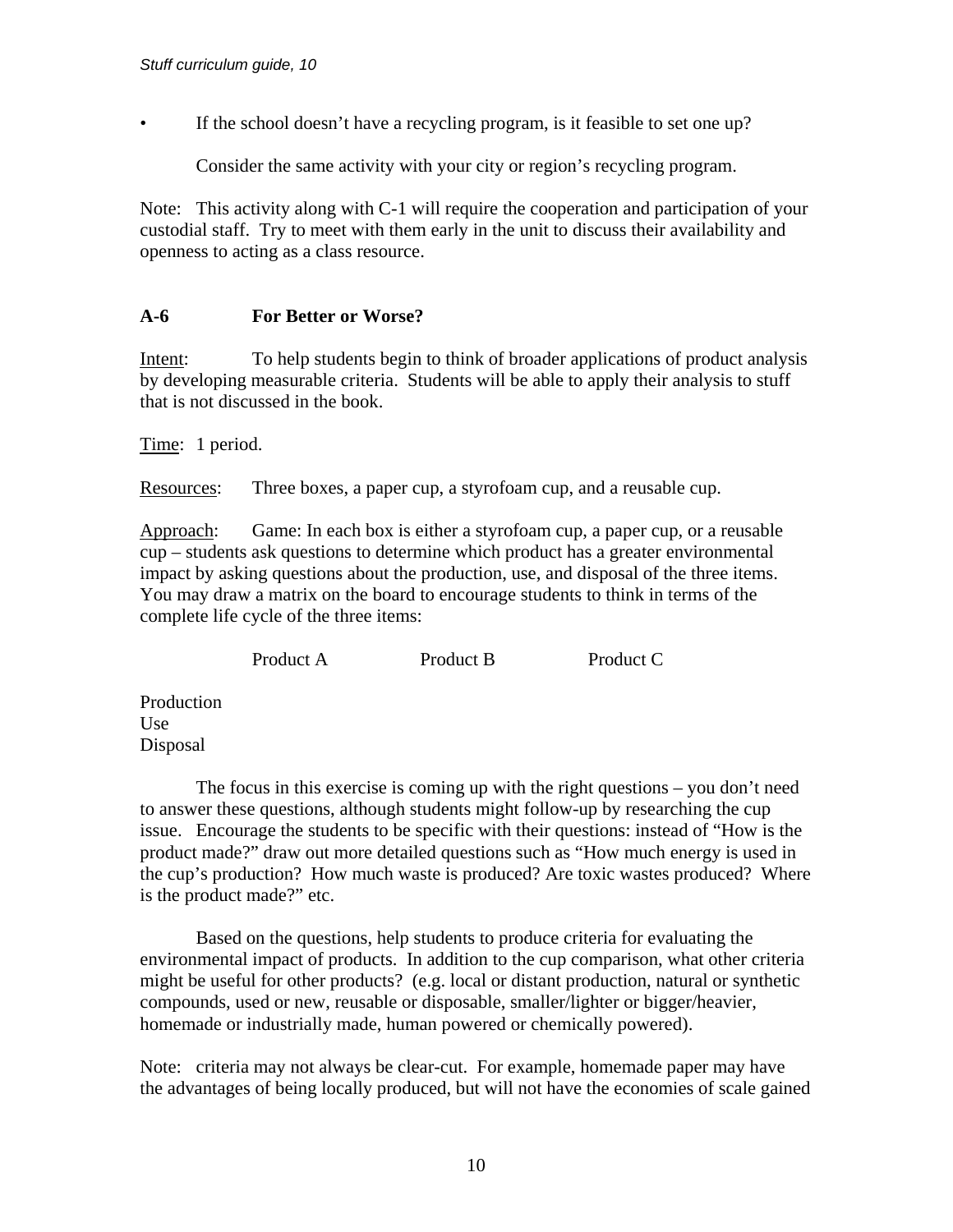by industrial production (per sheet, will likely require much more water, energy, and materials). How can we balance different criteria?

#### **A-7 Introduce Footprint**

Intent: To provide another, complementary, analytical tool for students to think about the cumulative impact of individual and societal choices on the planet.

Time: 2 periods.

Resources: *Stuff,* local/regional maps, colored pencils.

Approach: As a class or individually, read the conclusion of *Stuff*. Discuss the notion of ecological footprint and explain that it is a way to conceptualize our consumption. For example: growing food uses a certain amount of land per person, using wood and paper requires forest land, burning fossil fuels requires an area of plant growth (terrestrial or aquatic) to absorb carbon dioxide, etc.

 Using average per capita rates (12 acres), calculate the size of the class's footprint. Draw this footprint on a local map. Do the same with school's footprint and town or city's footprint. Discuss:

- How is the size of the class's footprint related to the consumption of stuff?
- What would be some ways to reduce the size of the class's footprint?

What would happen if everyone in the world had an ecological footprint the size of North Americans'?

Extension: Take class outside and trace out the size of an average individual footprint – have students figure out the dimensions (12 acres  $= 4.86$  ha  $= 220$ m x 220m). Ideally, find a field large enough to trace the entire periphery of the footprint, marking the corners with flags or cones. If space does not permit, measure off 220 m in one line and have students imagine the size of the square. Discuss students' responses to the average size of our ecological footprint.

Note: For further details on ecological footprints see: Wackernagel, Mathis and William Rees. 1996. *Our Ecological Footprint*. Gabriola Island BC: New Society Publishers.

## **Module B: Your Stuff**

This module focuses on your students' own consumption patterns and resulting environmental impacts. Expanding upon the concepts and analytical tools developed in the first module, the focus is on individual awareness and responsibility within a larger, global web of production and consumption. The intent of this module is not to make students feel guilty about their lifestyle, but to give them the framework within which to understand their relationship to stuff. Depending on the socio-economic demographics of your class, sensitivity will be required when discussing students' material wealth and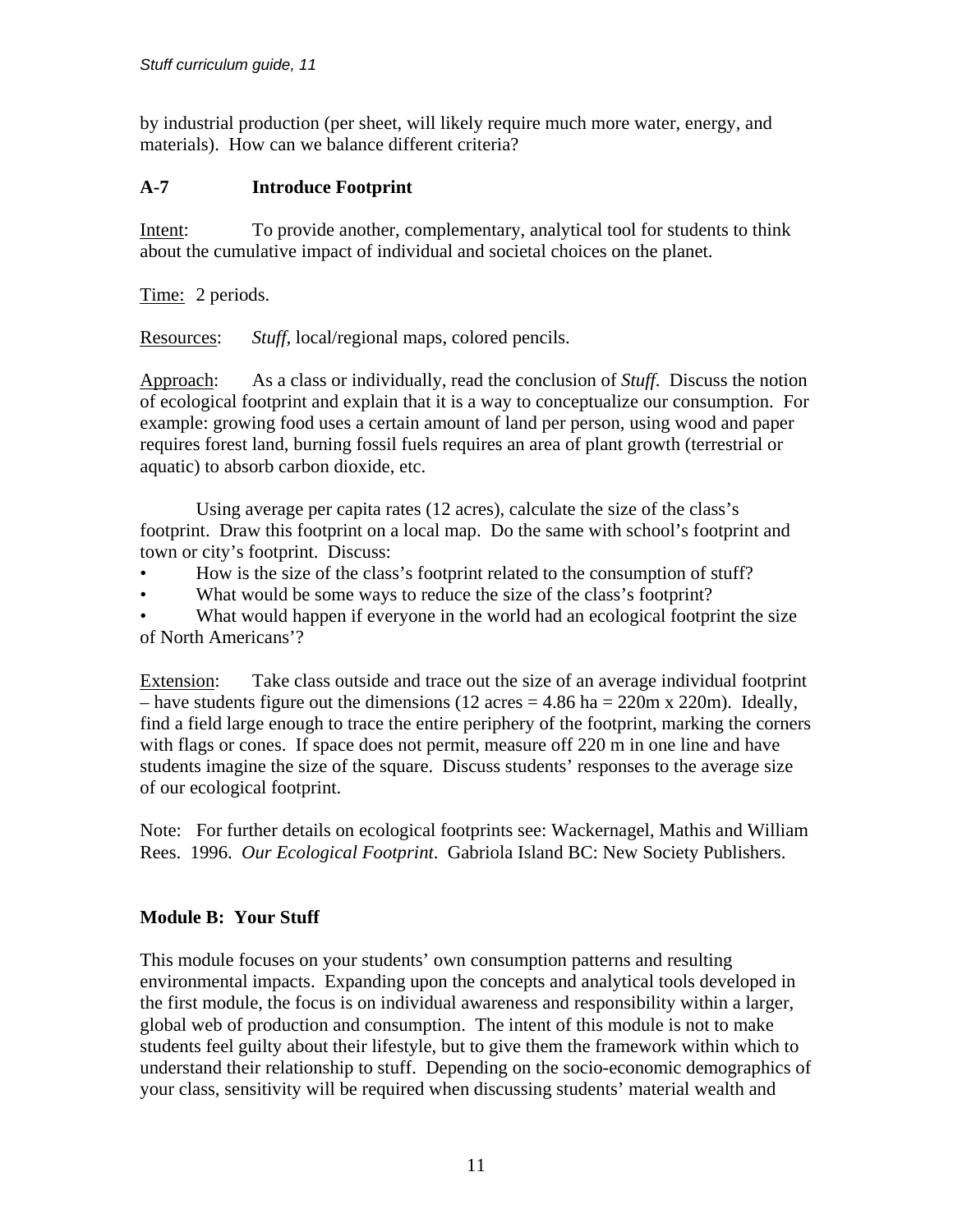lifestyle. For example, if you expect large disparities in the class, frame discussions so that students aren't pressured to reveal specifics about their economic status.

## **B-1 Report and Compare Consumption Logs**

Intent: To give students a scientific, analytical tool to record and reflect on their own consumption patterns. To begin a more detailed examination of students' own consumption patterns.

Time: 1 period.

Resources: Completed consumption logs.

Approach: Students summarize material and energy consumption on summary page of consumption log. Survey the class and find the average amount of consumption and waste for each of the categories recorded. Discuss the following:

- Were students surprised by the amount of stuff they use?
- In what categories and through what means might they reduce their consumption?
- Does the amount of energy and/or materials used relate to the amount of enjoyment or satisfaction that they got from activities and products? Why or why not?

## **B-2 Tracing Your Stuff**

Intent: To give students a sense of the chains of production and disposal of which they are a part. While most of the focus in the unit is on consumer goods and their impact on the environment, this lesson encourages students to think about some of the other energy and materials that they use in their everyday life.

Time: 2 periods.

Resources: Library, Internet, municipal resource people.

Approach: In groups, students research and report on one aspect of their daily consumption: water, food, or energy (electricity and/or natural gas). Using a regional map (add to bulletin board), trace the web of connections:

- Where does this stuff come from?
- Where does it go?
- What are the impacts of its consumption?
- What would be some ways to lessen these impacts or reduce consumption?

 If possible, arrange for a resource person to come in and talk about one or more of the topics for this lesson or arrange a site tour of an appropriate facility.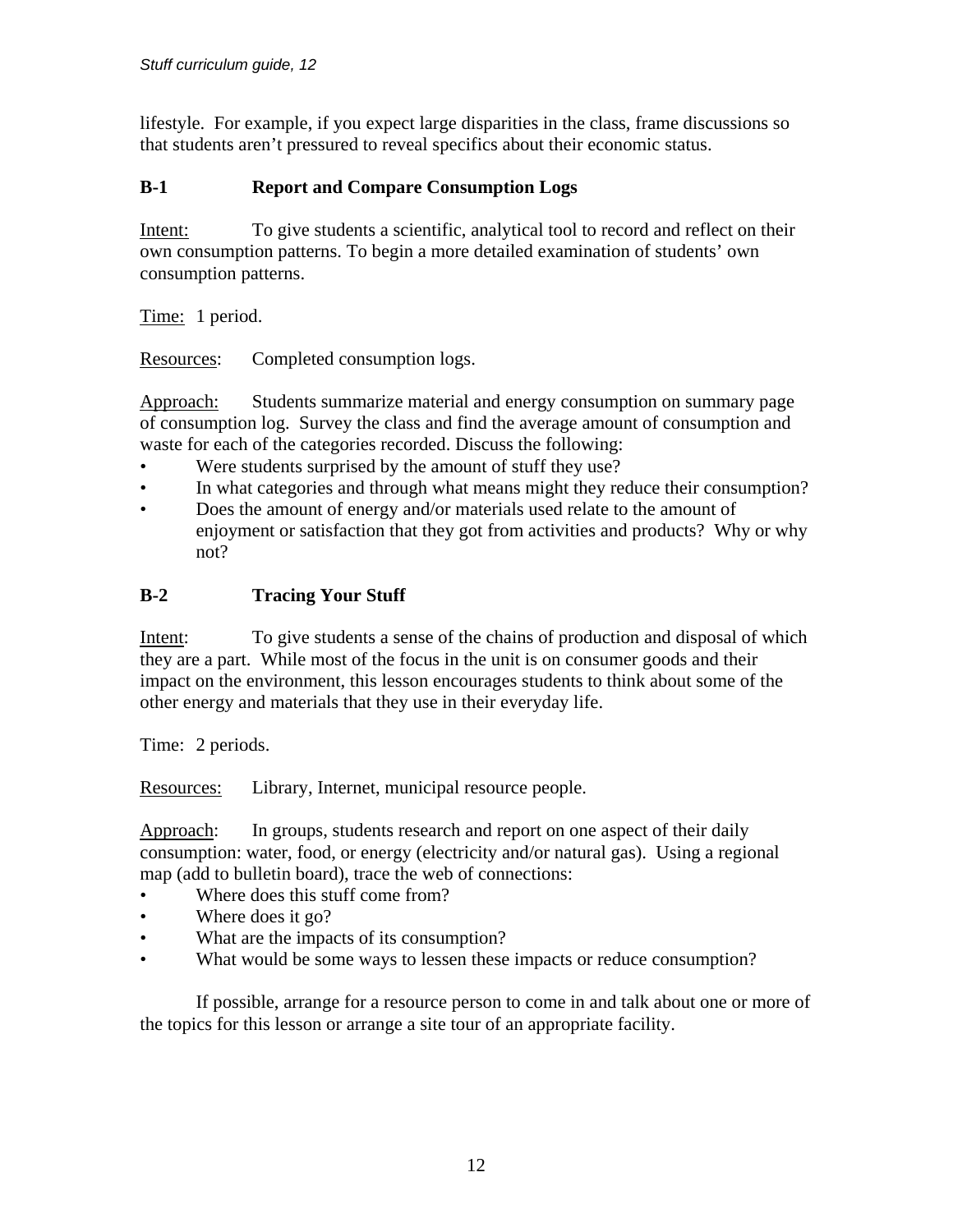## **B-3 Your Own Product Analysis**

Intent: Students research and apply the methods of product analysis to a product of their choice. Clearly, producing an analysis of the scope and detail provided in *Stuff* takes time and resources beyond the capacity of your class. More important than the accuracy of the final product is the process of students thinking about the components of their product's life cycle: its production, consumption, and disposal.

Time: 3-4 periods.

Resources: Library, Internet, *Stuff.* 

Approach: Students choose a product not in *Stuff* (pencil, pen, notebook, binder, skateboard, knapsack, baseball cap, basketball, peanut butter and jam sandwich, pizza, Kraft dinner, compact disc, chewing gum, lip gloss, etc.). Students research and tell the story of their product, from cradle to grave.

 While the focus is on research, encourage students to invent a plausible story if they are unable to find specifics on some aspects of the product they have chosen. Fictionalized parts of the story should be placed in brackets or underlined to distinguish from more factual information. The report should include drawings, photos, maps and any other material that will help tell the story. You may choose to assign this project in a report format, or in a larger, display format.

Link: Ask students to notice media and advertising and to think about how media affect people's consumption patterns.

## **B-4 Media and Advertising**

Intent: To encourage students to reflect upon the influence of media and advertising on their consumption patterns.

Time: 2 periods.

Resources: Old magazines, newspapers, flyers, etc., bristol board, glue, scissors.

Approach: In small groups of 4 or 5, students create a collage of advertisements that encourage consumption. Each group then discusses and makes notes on all or some of the following questions:

- Does advertising affect our consumption patterns?
- How does advertising affect consumption patterns?
- Did anyone find ads encouraging recycling or waste reduction? Why or why not?
- Does advertising specifically target people in their age group? How and why?

• How might TV shows and movies from North America affect global consumption?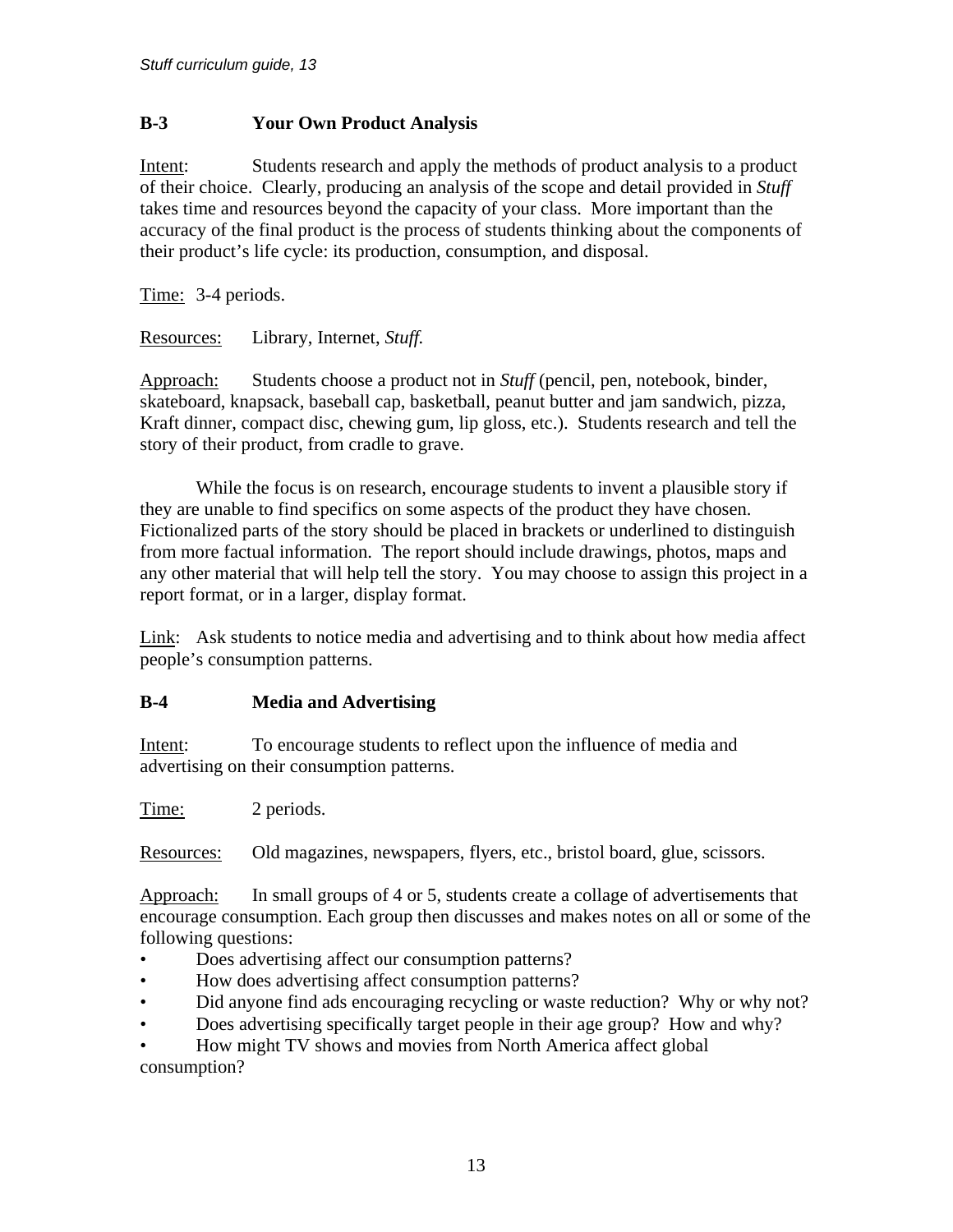Each group will then show its collage to the class and discuss responses to the questions.

Extension: Have students monitor television programming and advertising for a week and report back on the following:

- How much time is devoted to advertising and how much to programming?
- What kinds of products are advertised during different kinds of programs?
- How often (in programs or advertisements) are "new," "more," "bigger," and "better" emphasized? Why?
- What kinds of stories do commercials tell?
- What kinds of consumption patterns are modeled by characters in television programs?

## **B-5 Space Mission**

Intent: To encourage students to think about the difference between needs and wants in terms of consumption. To think about the Earth as a self-contained system.

Time: 1-2 periods.

Resources: Space mission handout, pen or pencil.

Approach: Students complete space mission handout listing the stuff they would take with them on a five-year voyage. Discuss the following:

- What waste products will be produced by your stuff?
- How will you deal with this waste?
- How did you choose what to bring and what things do you really value?
- In what ways is the planet Earth like a spaceship?

 Put students into groups of four and have them come up with a common list with a total of 20 kg. As a class, discuss the lists and the process used to arrive at them.

## **Module C: Your School's and Community's Stuff**

This module expands the focus from individual consumption to a broader look at the school's and the local community's consumption patterns and environmental impact. Students are encouraged to reflect on the choices and impacts we make as a society.

## **C-1 School Throughput**

Intent: Students begin to consider the issue of consumption and material use in terms of systems. The school, as a model of an energy/material system, can then be compared to larger systems.

Time: 2 periods.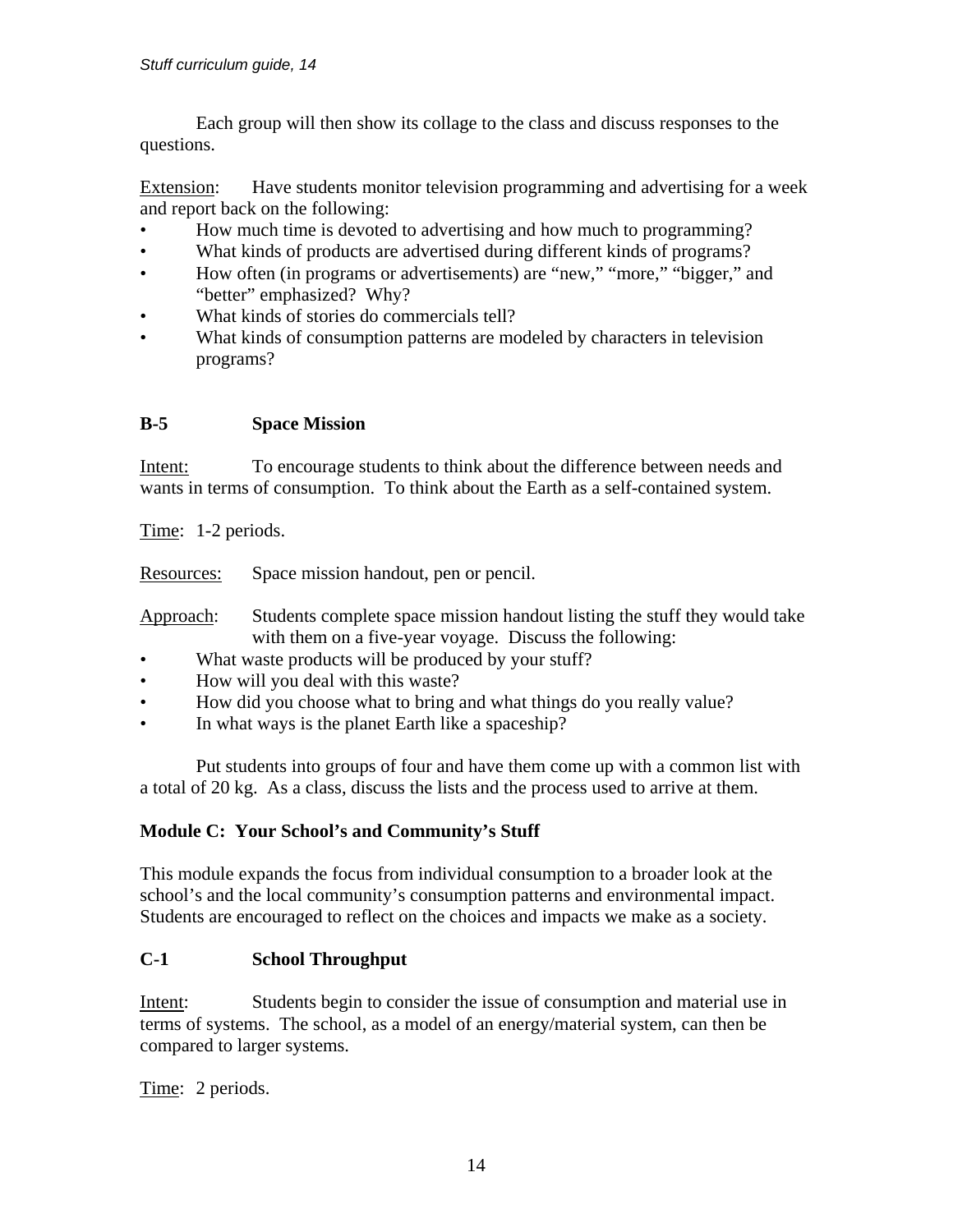Resources: Map of school, access to custodian and office staff.

Approach: Start as a class by discussing the materials and energy used at the school. It may help to think in terms of the various components of the school: the school grounds, the cafeteria, the office, the various classrooms, etc. In small groups, students investigate the energy and material throughput of the school (electricity, natural gas, water, paper, food, other). What comes in, how much, how is it used and transformed, and where does it go? Students make a diagram (map of school) to show the pattern of use. Groups present throughput maps and add to bulletin board to display results.

 Brainstorm ideas about how to reduce the amount or impact of materials and energy used by the school. Implement ideas. Set up a monitoring program to track how changes affect throughput for the remainder of the school year. How can the class set up a system to continue monitoring in future years?

Note: It may be difficult for the class to initiate any meaningful change in the time they have available. Rather than discouraging the students, encourage them to think about the obstacles to change: how are decisions made about stuff used in the school?

## **C-2 Decision-Making Activity**

Intent: Students will now be more aware of the stuff we use and the choices we make. Given that we do make choices, both individually and as a society, students question and begin to understand the kind and amount of information used in decisions about what stuff gets used. Student research will reveal how significant environmental impact is as a factor in decision-making.

Time: 2 periods + time outside of class.

Resources: Notebook, pen or pencil, access to office staff, municipal or regional staff, business people.

Approach: Begin by brainstorming what factors students consider when making decisions about buying something, for example, a pair of shoes. Expand list to include all factors that might affect someone's decision to buy (e.g. cost, reliability, reputation, country of origin, social impact, environmental impact, fashion, advertising, status, quality, durability). Have students design a survey to determine the importance of these various factors in actual buying decisions.

 Students then interview one decision-maker regarding buying decisions for one product (in school: paper supply, staff room coffee; at home: vehicle, clothes, household appliance; in community: new buses, new roads, new community building; in business: new equipment). In class, students compare results and list factors from most to least important. Discuss the following: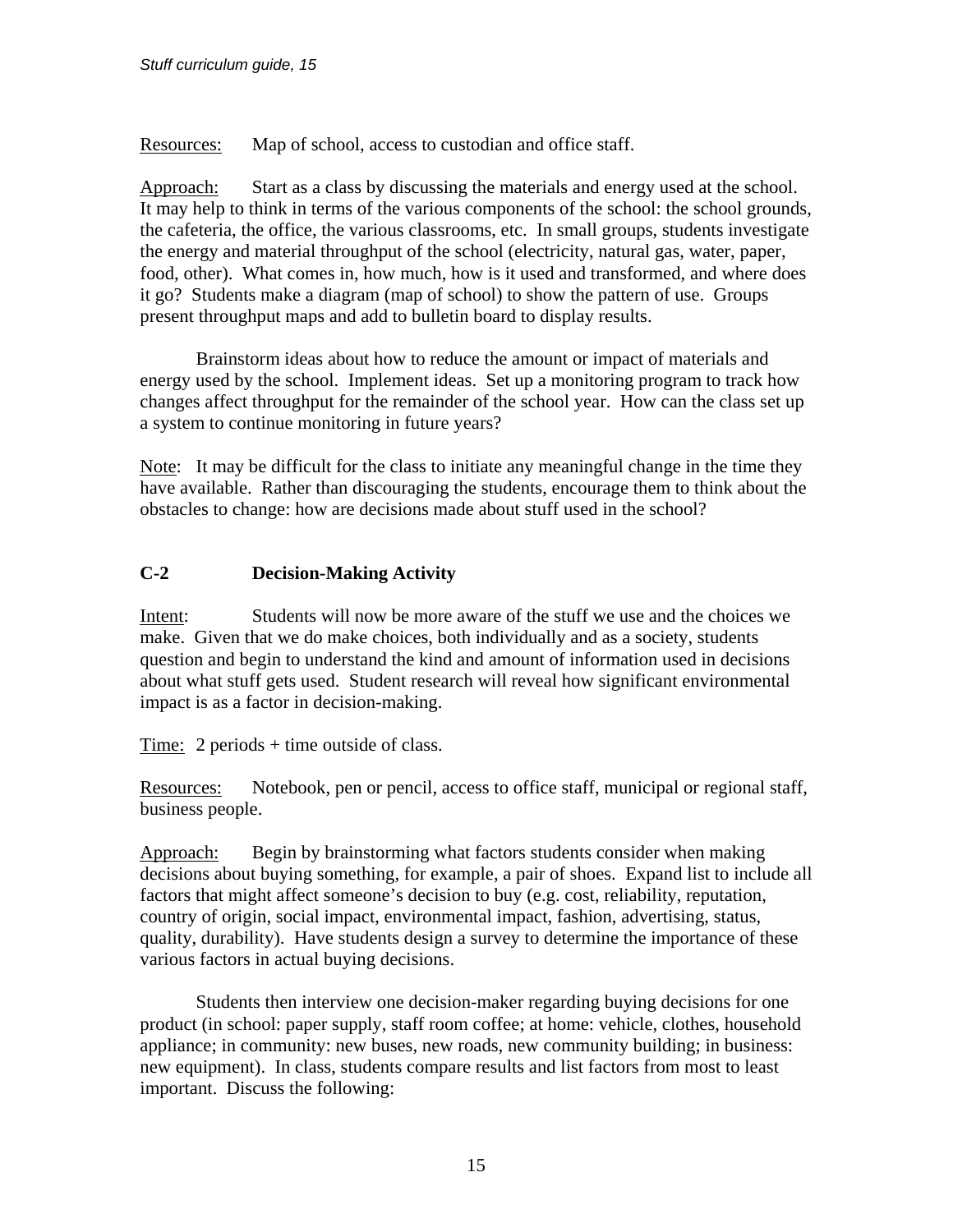- Are different factors important for different products or decisionmakers? Why or why not?
- Are priorities different than those of students in the class?
- Should environmental and social impact be more or less important? How might this change occur?

## **C-3 Made in…**

Intent: To encourage students to think more critically about the products they use every day and about the chains of production which link them with other places both near and far.

Time: 1 period.

Resources: Colored stickers, markers.

Approach: Remind students about the introduction to *Stuff* where the narrator, Dana, talks about putting a "Made in…" sticker on all the junk in the basement. Proceed to put color-coded stickers on as much stuff in the class as possible (students may add some of their personal items to the process). Color code stickers for United States, Canada, Latin America, Europe, and Asia, and other. List items by origin on the blackboard or bulletin board. Discuss the methods and implications of transporting all those materials to the classroom. String and label another web on the world map bulletin board showing the connections. Discuss the following:

- Why is so much of our stuff from "away"?
- Could more of the classroom items be produced locally?

Extension: Research working conditions and environmental regulations in some other countries. How do they compare to the U.S. or Canada?

#### **C-4 Alien Eyes**

Intent: For students to observe our society in terms of its consumption patterns and to draw inferences about the things we value.

Time: 1-2 periods.

Resources: Alien Eyes worksheet

Approach: Hand out the Alien Eyes worksheet with your students and review it with them to make sure they understand the concepts and the assignment. When the assignments are complete, have students discuss their observations in small groups or as a class. Did students think about our stuff and our values in a different way?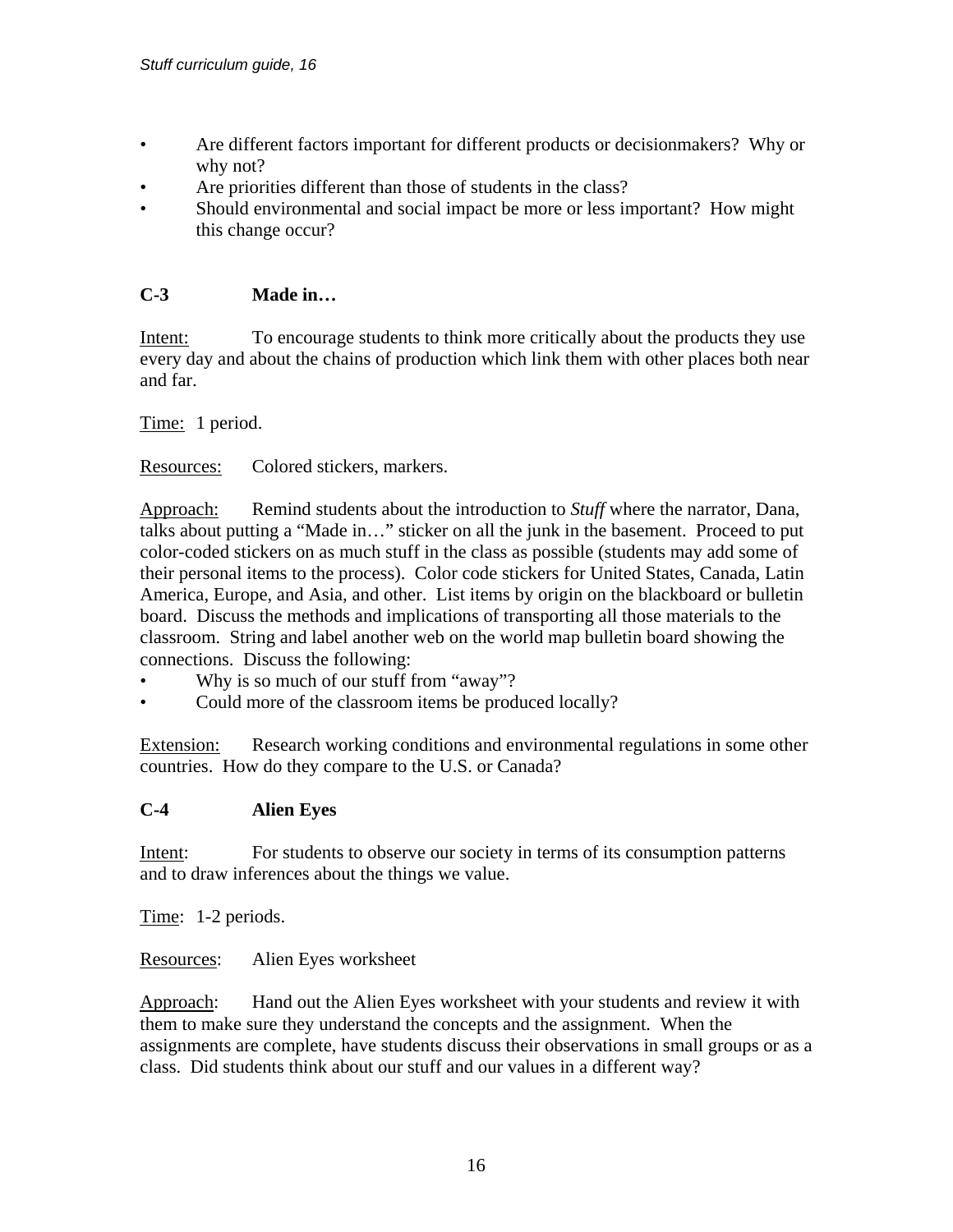## **Alien Eyes Worksheet**

You are a student from an alien culture sent to study human beings and their values. Unfortunately, you don't understand the language and can't communicate with anyone directly. You must draw conclusions about the culture and values of these Earth-beings from the stuff which humans collect.

- What things do humans put energy into producing and buying?
- What can you tell about the things that are important to humans?

You don't understand the concept of money, but can see that humans trade their time so they can get little pieces of paper and metal to trade for things.

• How much of their time do humans trade to buy a CD, a new pair of jeans, or a new car?

- Does trading their time for pieces of paper seem to make humans happy?
- What other things could they do with their time which wouldn't require money?

Your assignment:

Write a short report (1-2 pages) for your home planet describing your observations and conclusions about humans and their stuff.

Name

Space Mission

**Crew** Member

|                          | Item | Weight | Reason |
|--------------------------|------|--------|--------|
| $\mathbf{1}$             |      |        |        |
|                          |      |        |        |
| $\frac{2}{3}$            |      |        |        |
| $\overline{\mathcal{L}}$ |      |        |        |
| 5                        |      |        |        |
| 6                        |      |        |        |
| 7                        |      |        |        |
| 8                        |      |        |        |
| 9                        |      |        |        |
| 10                       |      |        |        |
| 11                       |      |        |        |
| 12                       |      |        |        |
|                          |      |        |        |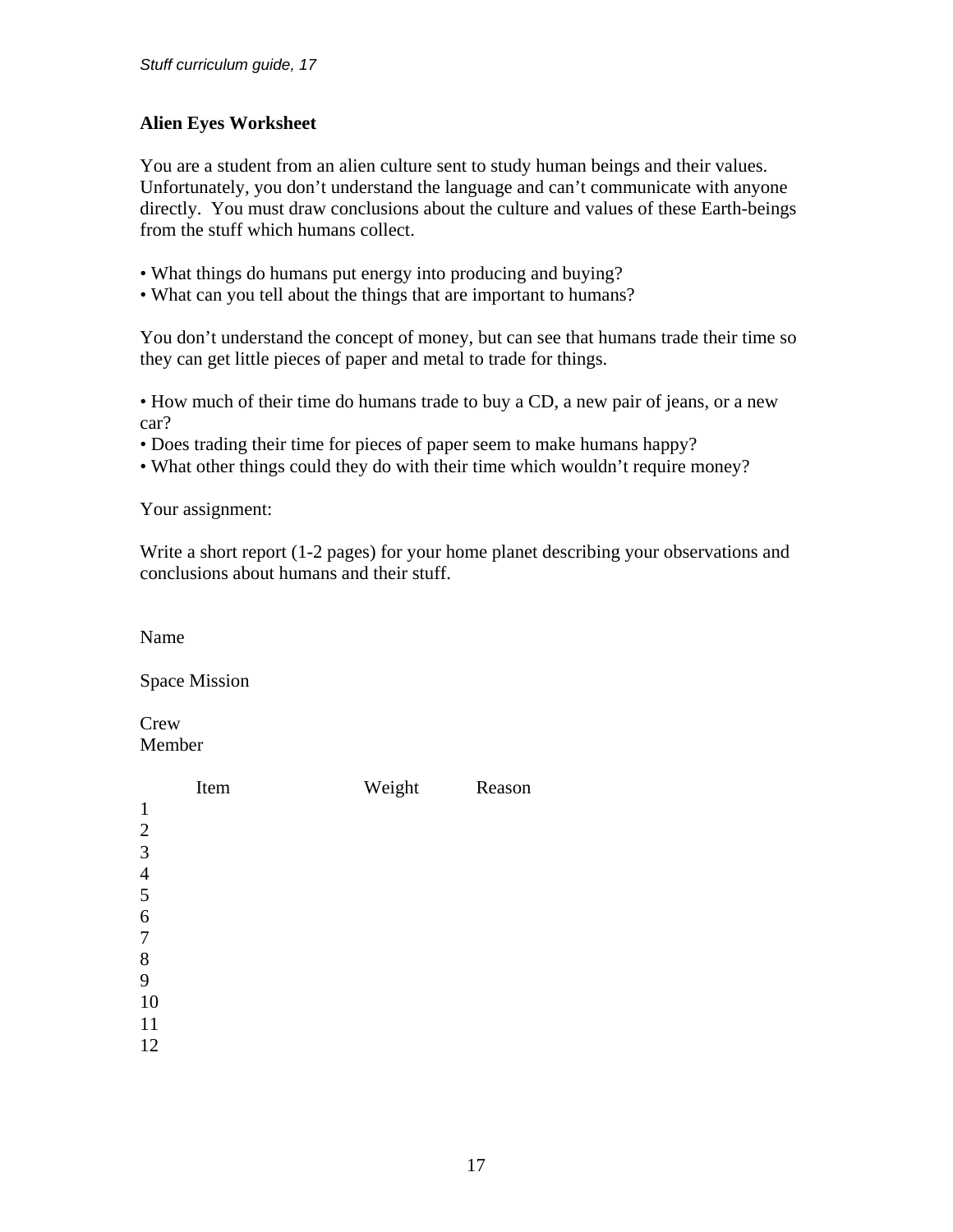Be prepared to report back to the rest of your space mission crew and to support your choices.

## **Module D: More Stuff, Less Stuff**

This module concludes the unit by putting our consumption patterns in historical and cultural context. By doing so, this final module opens students to the relativity of consumption patterns and to the possibility of changing these patterns.

## **D-1 Oral History**

Intent: To help students understand the historical context of our current consumption patterns.

Time: 2 periods (+ time outside of class).

Resources: Notepad, pencil or pen, tape recorder, if available.

Approach: As a class, students make up a questionnaire of five or ten questions designed to elicit responses about material and energy use of previous generations. Questions should be based on areas of consumption discussed in the other modules, including energy, materials, water, transportation, entertainment, etc. Using the questionnaire, students interview two people – one from their parents' generation and one from their grandparents' generation. Record responses with a tape recorder or written notes.

 Students write a summary report on how consumption patterns have changed over the past two generations. Discuss the following:

- Why this change has occurred?
- How has this change affected our society's impact on the environment and the size of our footprint?
- What might consumption patterns have been like 200 years ago?
- How does the amount of stuff people use affect their lives and the quality of their lives?
- Will students' grandchildren be able to have the same kind of lifestyle that young people have now? Why or why not?

Extension: Research the consumption patterns of First Nations people in the U.S. or Canada before European contact. In what ways were these patterns more or less sustainable? More or less satisfying or healthy?

## **D-2 Other People's Stuff**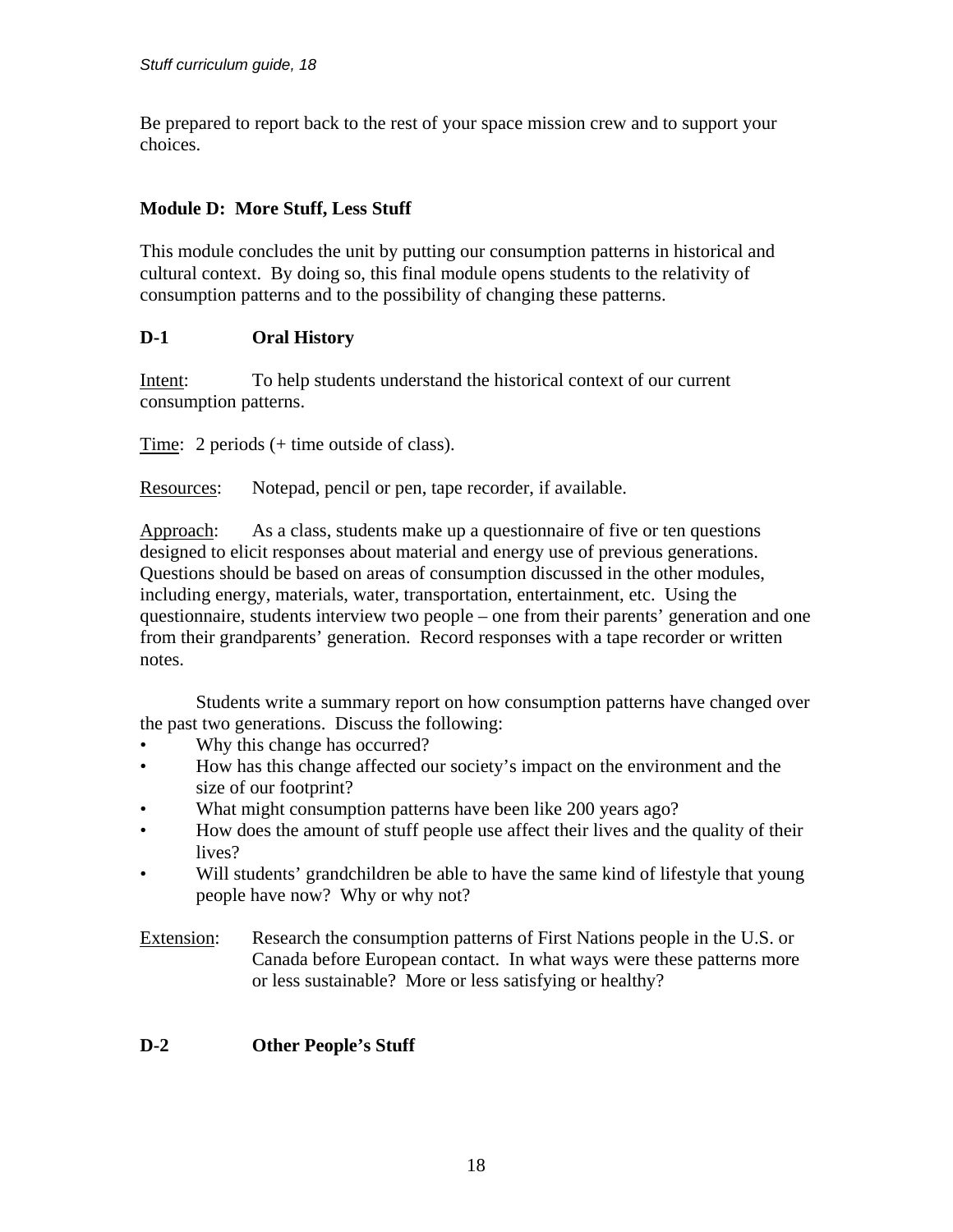Intent: To introduce and prompt discussion about the cultural and social influence on our consumption patterns.

Time: 2 periods (+ research time).

Resources: Library and Internet.

Approach: Students choose one country outside of North America and research the lifestyle and consumption patterns of the people living there. Based on their understanding of the North American footprint, students estimate the footprint of people in their research country. Students should consider the relative size of a footprint by considering the various elements of the society's lifestyle: food, housing, transportation, and consumer goods. Students write a short report explaining and justifying their conclusions. (See *Material World* in Related Resources section for information and discussion.)

Extension: Using a graphic footprint, students indicate average per capita footprint on world map bulletin board.

Link: Ask students to think about the ways in which societies and cultures change their consumption patterns over time. What tools can be used to bring about change?

## **D-3 Ways to Change**

Intent: To give students a sense of the possibilities for changing our current consumption patterns and to introduce various avenues for change.

Time: 2 periods.

Resources: Library, Internet.

Approach: Students form a commission on reducing our environmental impact by changing our consumption patterns. Have the class brainstorm different ways that change can be promoted (e.g. education, economics, lifestyle, laws, technology, infrastructure, etc.). Divide the class into groups to research and come up with recommendations for each method of change. Each group should consider different social levels in which change can take place: individual, family, group, city or town, province, and country. Once students have formed groups and done their research the class will convene a roundtable discussion to present ideas and discuss the pros and cons of each method of social change. Students agree on and write an action plan.

Extension: Based on the action plan, students write and send a letter to appropriate officials (school, local government, provincial government, federal government, UN). The exercise may also lead to implementation of a plan within the school.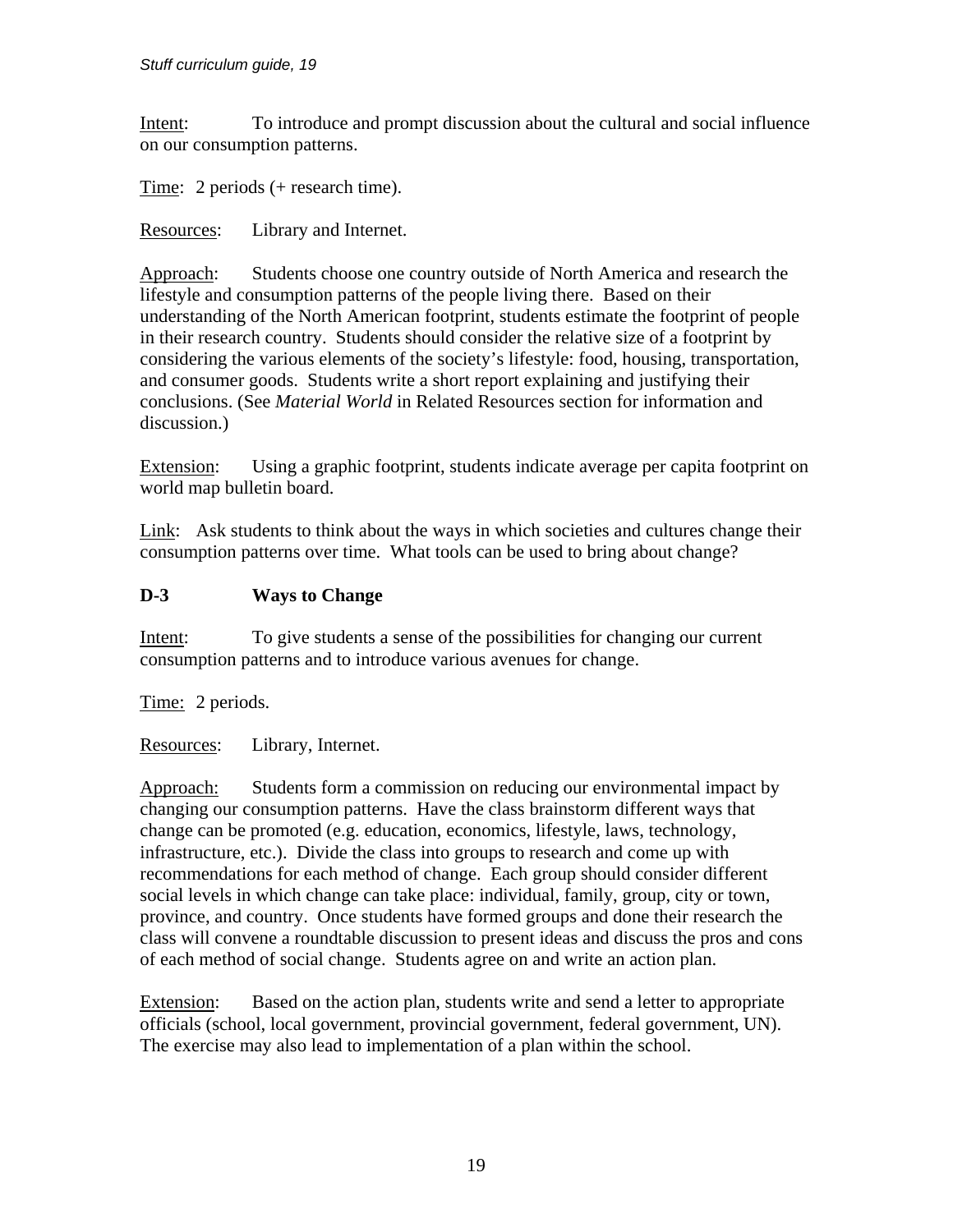#### **D-4 Sustainable Wonders**

Intent: To wrap up the unit by focusing on positive tools for lowering our consumption and reducing our footprint.

Time: 2 periods.

Resources: Internet, library.

Approach: Students research one tool or technology that is especially efficient, conserving materials and energy (e.g. ceiling fan, reusable lunch bag, fluorescent light, vegetable garden, low-flow shower head, push mower, bicycle, or clothesline). Students write a brief report on their tool discussing how it works, why it is a sustainable wonder, and how we might get more people to use it.

Extension: Students design and describe their own sustainable wonder. (See *Seven Wonders* book in Related Resources).

## **More Extension Activities**

## **Extension 1 - Design and Build Project**

Intent: Applying their understanding of product analysis, students design and build a product with the lowest impact possible. This lesson gives students the opportunity for a creative, hands-on application of their learning.

Time: 3-4 periods.

Resources: Will vary.

Approach: Students choose a product to design (CD rack, birdfeeder, chair, etc.). Keeping in mind the impact of various materials, students create a design that they can build. Along with building the final product, students write a report on all the materials they used, the impact of the product, and recommendations for the end of the product's life cycle.

#### **Extension 2 - Consumption Journal**

Intent: To encourage further personal reflection by students about stuff in the context of their own lives.

Time: Ongoing.

Resources: Notebook.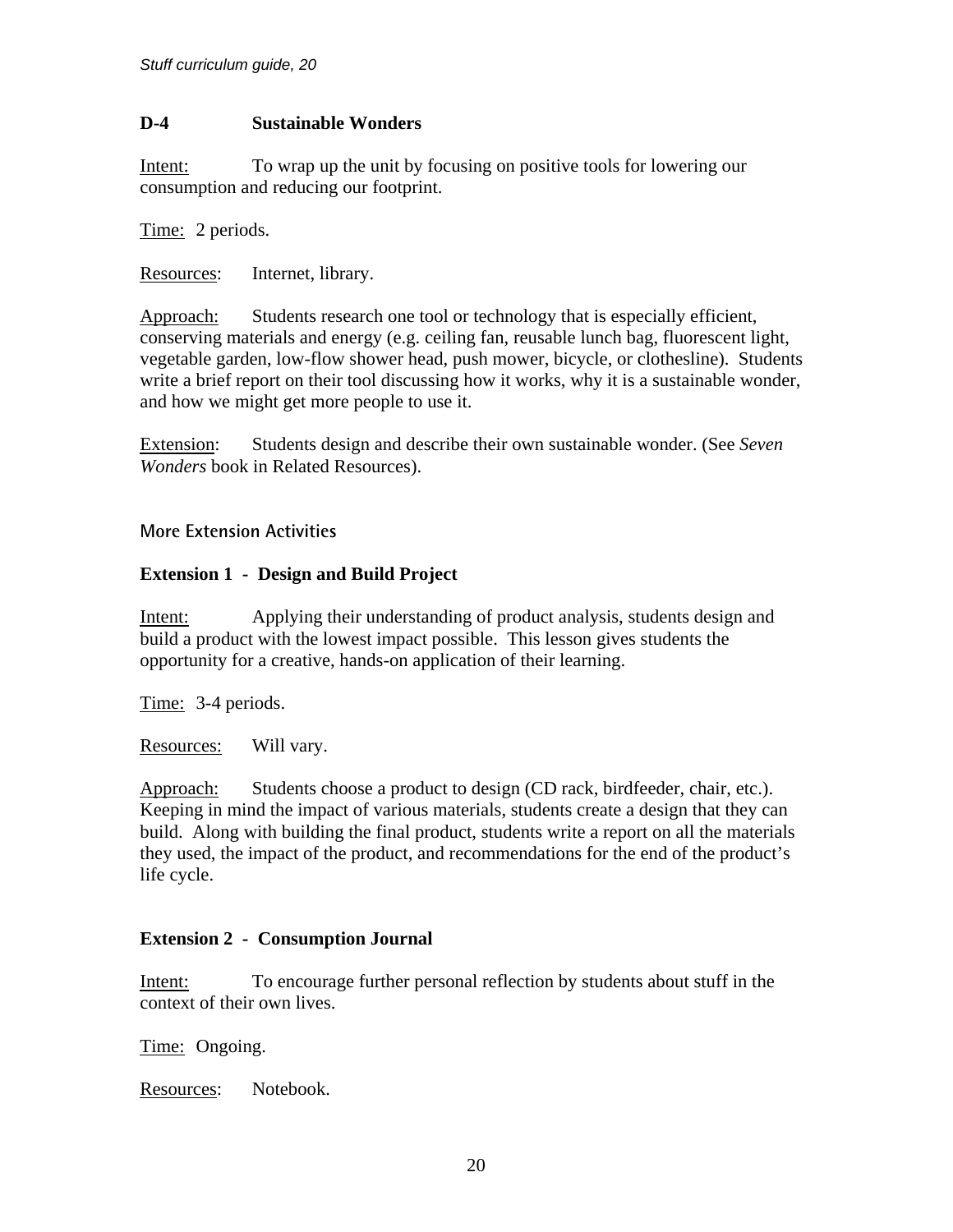- Approach: Along with the consumption log, students undertake a "stuff" journal at the beginning of the unit. In daily entries, students reflect on the following:
- the amount of stuff they consumed
- the amount of waste they produced
- low impact products they notice, high impact products they notice
- the effect of advertising on their consumption
- how they spend their own money
- things they value that do not involve high consumption.

## **Extension 3 - Focus on Wood**

Intent: For students to have the opportunity to have a more in-depth look at an important resource and its transformation into consumer products.

Time: 2 periods + research time.

Resources: Library, Internet, forest industry and environmental resource people.

Approach: Students choose a specific wood product (paper, furniture, lumber, chopsticks, etc.) and research the origin of the wood used.

- Does wood originate?
- Where does the manufacturing take place?
- How far does the wood eventually travel?
- What chemicals and energy were used to make the product?
- Students may also contact a forest company and find out where they ship their wood and what products are manufactured from it?.
- How much of the tree gets used as lumber?
- What happens to the rest of it?

## **Extension 4 - Field Trips**

There are many opportunities to get out of the classroom to observe and explore the themes developed throughout this unit. Suggestions: landfill site, recycling center, power facility, water treatment plant, mall, or forest (to observe the natural recycling of energy and materials).

## **Glossary of Stuff Terms**

By-products – something produced in addition to the main product. For example, wood chips are a by-product of making lumber from trees. Sometimes by-products may be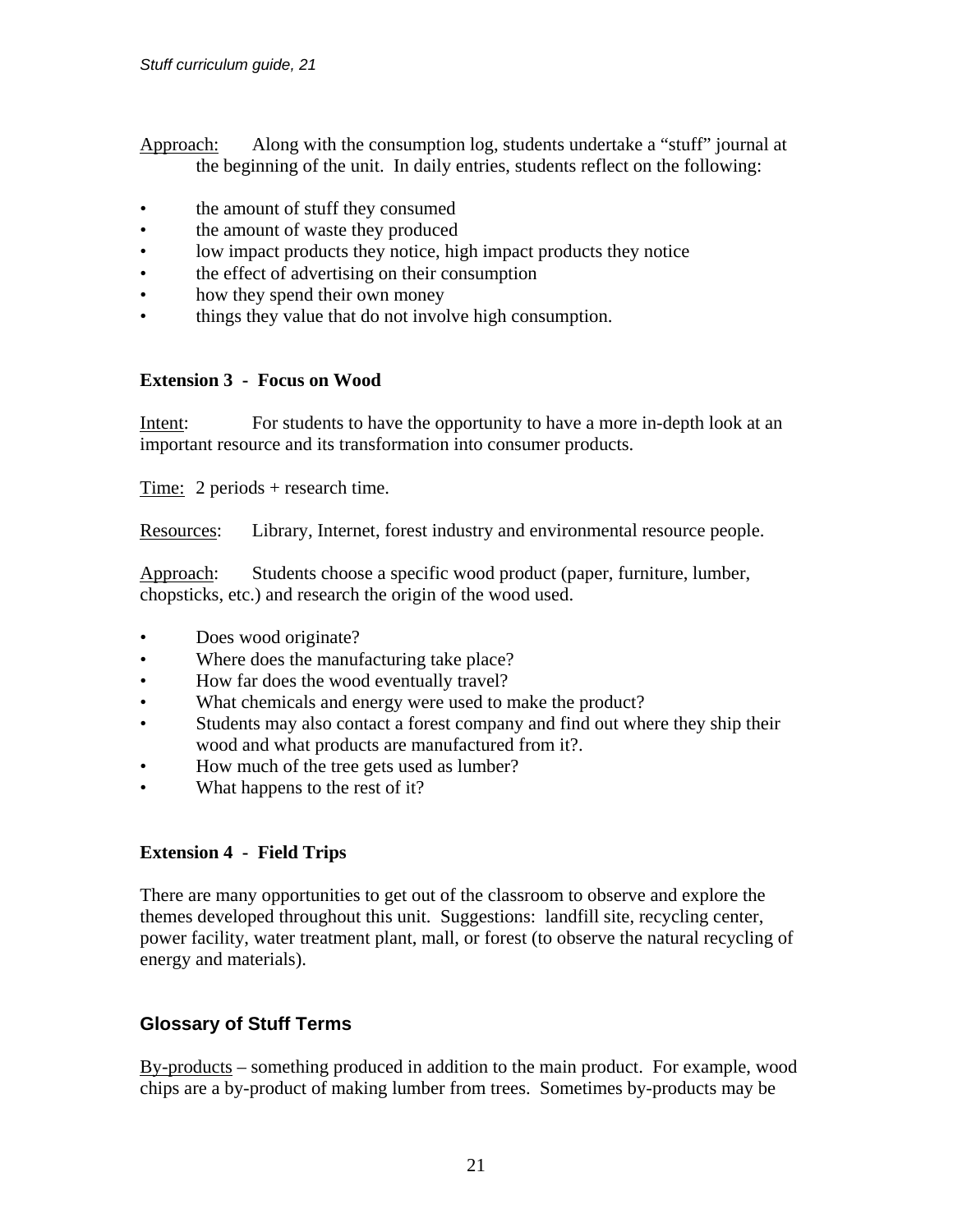used for other products (to make pulp and paper, in this example) or sometimes byproducts become waste.

Chains of production – the invisible links that go into the manufacture of a product: the extraction and collection of raw materials, transportation of raw materials, processing of raw materials, transportation of components, manufacture of product, transportation of product, and sale of product. All of these links occur before you actually use and dispose of a product. Each of these links also produce by-products and waste. In the end, the amount of garbage produced when you throw something out is small compared to all of the waste that is produced in the manufacturing and transportation of the product. The stuff we use and dispose of is like the tip of an iceberg – most of the waste and materials consumption is hidden.

Consumer societies – While all societies consume to some extent, there is a big difference between the amount of consumption. People in India, for example, use only about 1/10 of the energy and resources per capita that we do in North America. Consumer societies refer to the industrialized, high-consumption societies of North America, Australia, Europe and parts of Asia (and, increasingly, the rest of the world).

Consumerism – An orientation to life that defines humans by their role as consumers.

Ecological Footprint – A way to think about the resources required to support a certain lifestyle: it measures what area of the Earth is required to keep a population or an individual alive at a certain level of material consumption. It represents the "natural capital" necessary to provide renewable resources, such as food, water, and oxygen as well as the natural resources necessary to eliminate our wastes, such as plants to absorb carbon dioxide.

Product analysis – A way of looking at consumer items to help understand the full range of impacts from their production, transportation, consumption, and disposal.

Post-consumer waste – Waste that is produced from the use of a product as opposed to waste created during production.

Sustainable – Any process that can be continued indefinitely. In terms of consumption, sustainability suggests that the production use and disposal of the product will not deplete the productive capacity of the planet.

Throughput – In looking at a closed system (a car, an organism, or a school), throughput refers to the energy and materials that go into and the waste that comes out of that system.

## **Related Resources**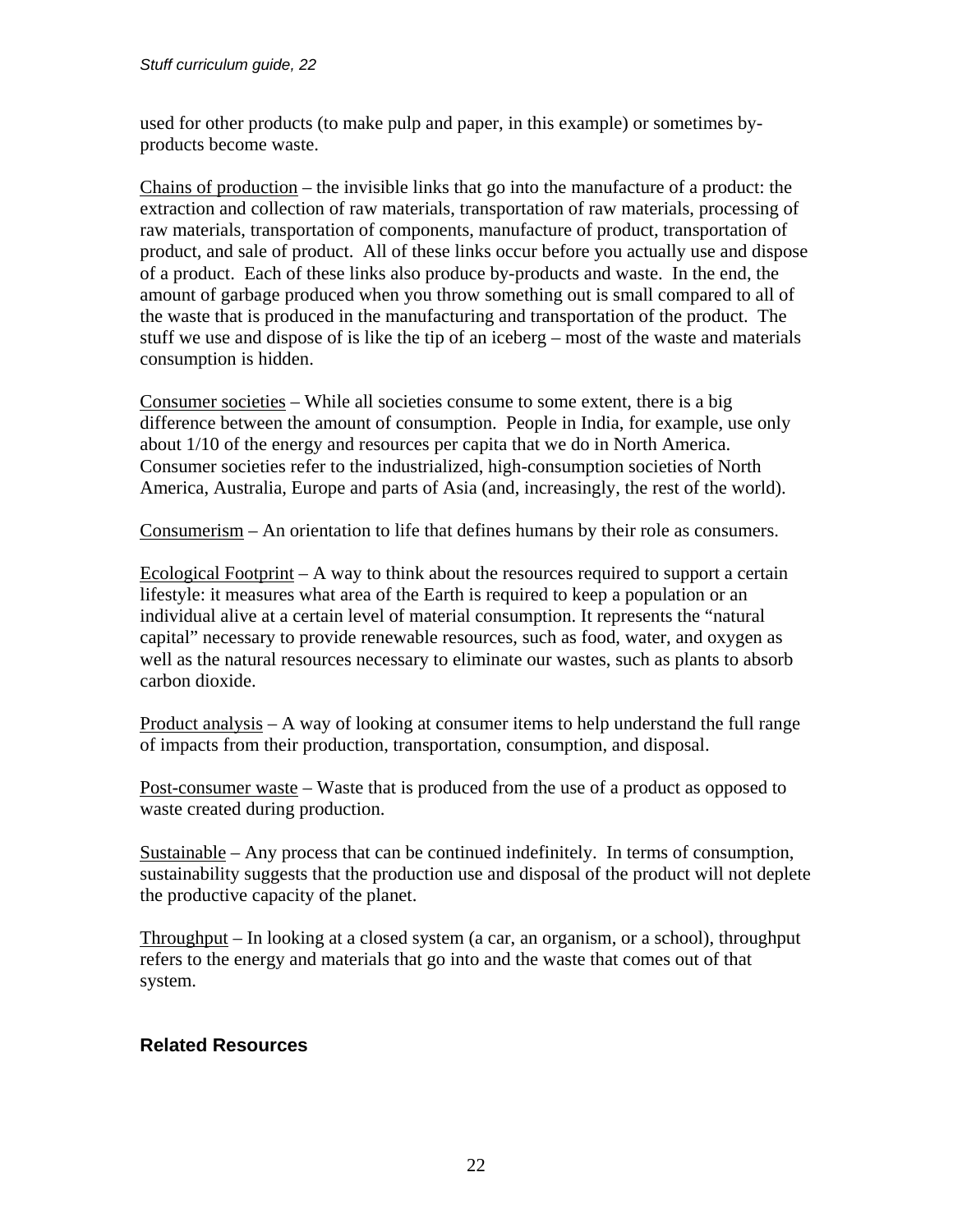NEW BC or Northwest Environment Watch do not take any responsibility for these resources; they are provided to assist research and further development of concepts discussed within this curriculum. To the best of our knowledge at the time of publication, reference materials and websites were accurate and appropriate.

#### **Books**

Brower, Michael and Wade Leon. 1999. *The Consumer's Guide to Effective Environmental Choices: Practical advice from the Union of Concerned Scientists*. Three Rivers Press.

Looks at the full range of consumer activities, identifying those that cause the most environmental damage and those that cause the least.

Durning, Alan Thein. 1996. *The Car and the City*. Northwest Environment Watch report no.3, Seattle.

Excellent up-to-date and easy-to-read book full of good statistics on car use, pollution, city problems and alternatives.

Goodwin, Neva, Frank Ackerman and David Kiron eds. 1997. *The Consumer Society*. Island Press, Washington, D.C.

This is a fine collection of scholarly essays on all aspects of consumerism. Probably the best, most comprehensive introduction to the issue available. Includes a mix of current and historical material.

Johnston, Lorraine. 1990. *Green Future: How to make a world of difference*. Penguin Books Canada, Markham, Ontario.

Good textbook on resources, pollution and alternative fuel uses.

Menzel, Peter. 1994. *Material World: A Global Family Portrait.* Sierra Club Books, San Francisco.

This book would make an excellent classroom resource. Sixteen of the world's best photographers collaborated to produce this visual masterpiece which documents the lives of statistically average families in 30 nations – by looking at their stuff.

Mitchell, Lucy Sprague. 1991. *Young Geographers*. Bank Street College of Education, New York.

A classic book for elementary teachers.

Ryan, John C. 1999. *Seven Wonders: Everyday Things for a Healthier Planet*., Random House, New York.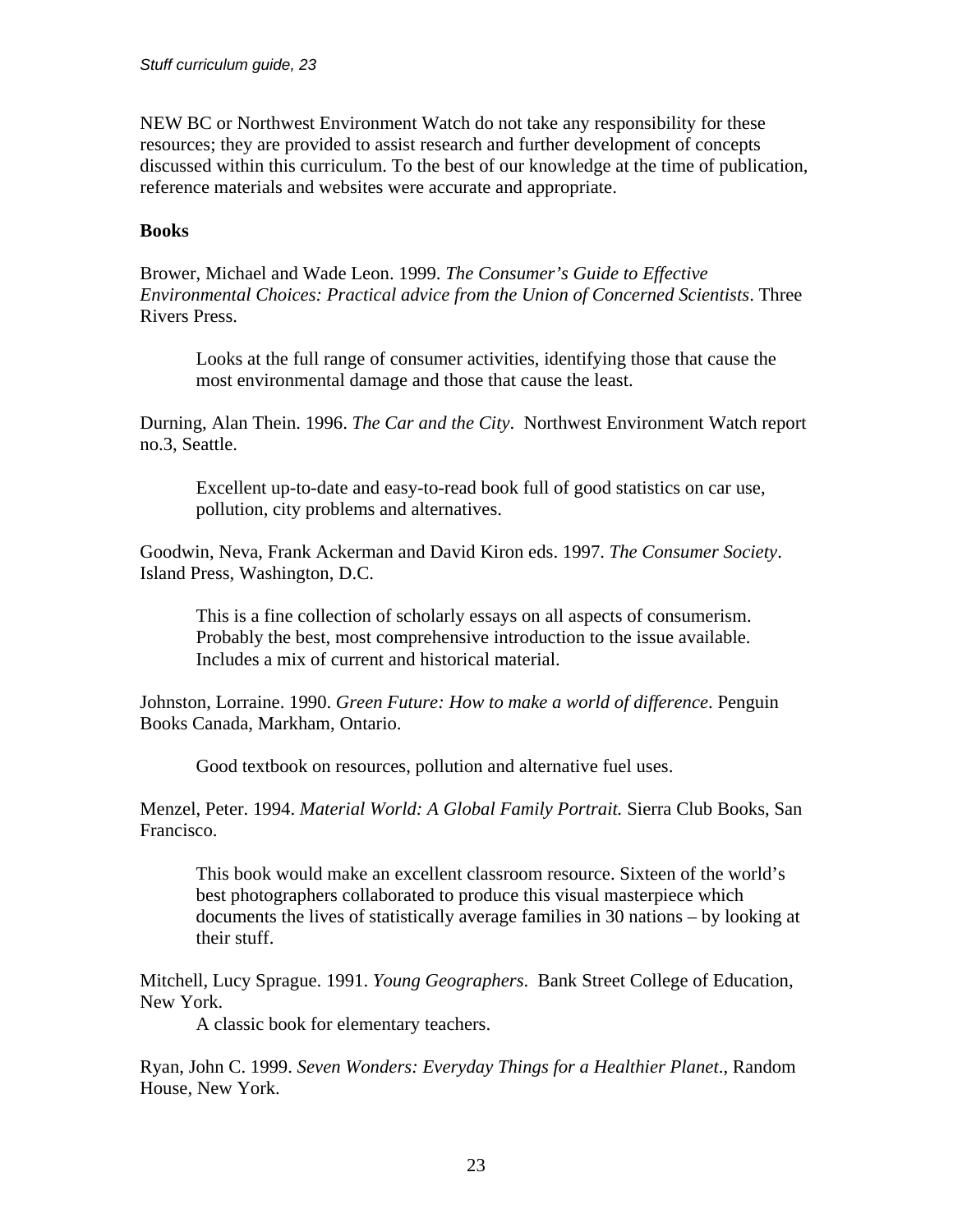Companion book to *Stuff* celebrating seven time-honored tools that can help us to live more lightly on the earth and serve as a springboard for examining critical environmental issues.

Wackernagel, Mathis and William Rees. 1996. *Our Ecological Footprint: Reducing human impact on the Earth*. Gabriola Island BC, New Society Publishers.

Excellent resource for teaching about sustainability. Details the human impacts on the planet in terms of ecological footprint analysis.

## **Web sites**

#### Consumerism

- http://www.newdream.org/discuss/living.html At this site the Center for a New American Dream provides activities and assignments designed to provoke discussion and critical thinking on consumerism. The site also contains lesson plans excerpted from "Living in a Material World: Lessons on Commercialism, Consumption, and Environment."
- http://www.ucsusa.org/guides/greentips At this site, the Union of Concerned Scientists provide great tips on ways to reduce the impacts of consumerism. Also includes a link to the Great Green Web Game, a fun game based on discovering which purchases do the greatest good for the environment.
- http://www.pbs.org/kcts/affluenza/map/map.html This site was inspired by the PBS special Affluenza, a documentary on the consumption culture of America. Contained within the site is a history of how our present consumption patterns evolved and a useful Teacher's Guide, which provides lesson ideas on both consumption and advertisements for grades 5-12.
- [http://www.davidsuzuki.org](http://www.davidsuzuki.org/)  The David Suzuki Foundation site provides useful suggestions on ways to lighten your ecological footprint. It is also a useful site for researching BC's most prominent environmental issues.
- http://www.iclei.org/iclei/ecofoot.htm This site provides information about a report titled "Ecological Footprint of Nations" and compares the ecological impact of 52 large nations inhabited by 80% of the world population.
- http://www.rprogress.org/programs/sustainability/ef/ Redefining Progress is a public policy organization generating and refining innovative policies and ideas that promote sustainability. This page outlines EF concept and links with a "calculator" that illustrates distribution of EF's and income worldwide. Lists many other links and resources regarding EF.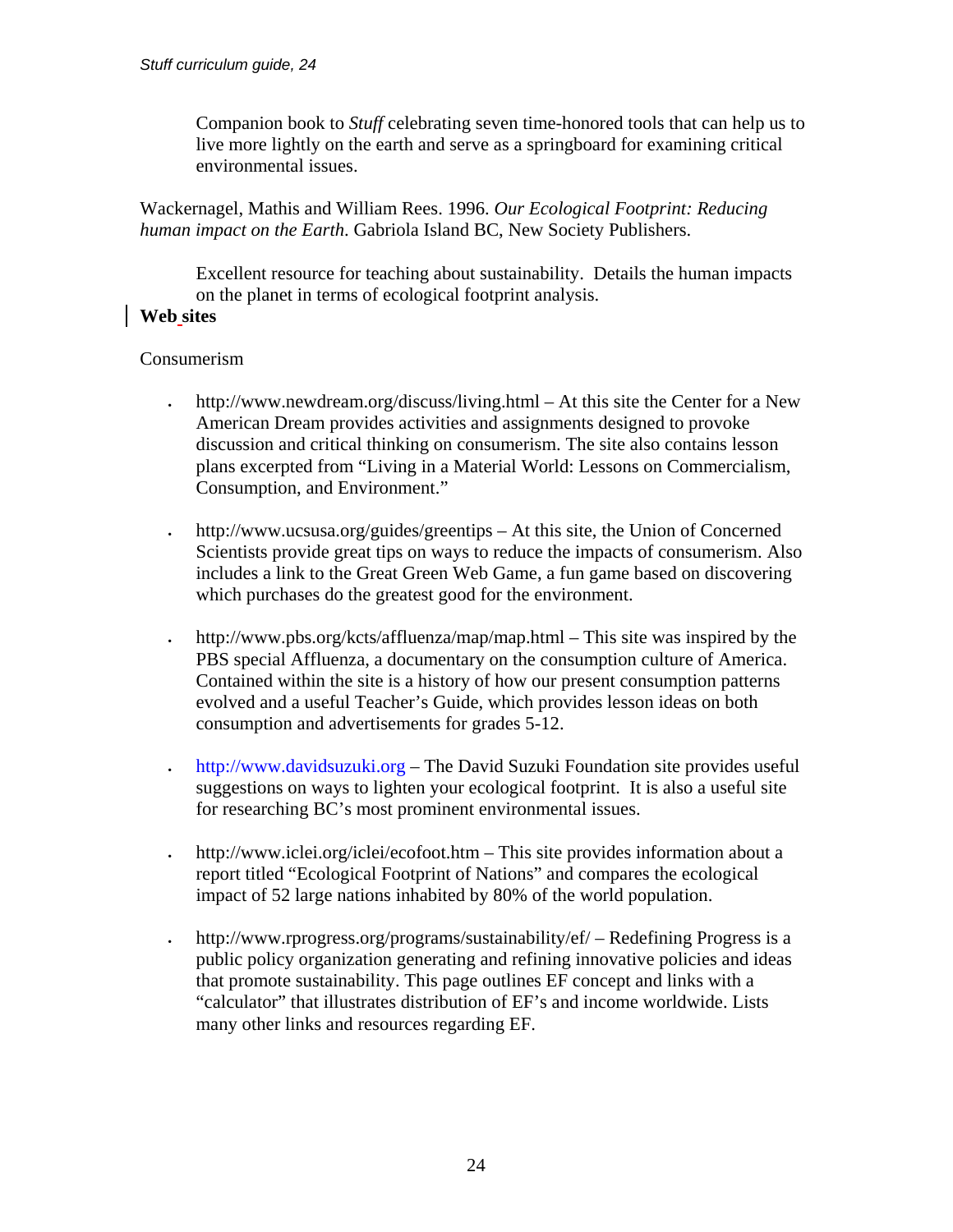- http://radio.cbc.ca/programs/ideas/shows/stuff/index.html This site has an extensive list of references suggested by the CBC Ideas: Drowning in Stuff program on consumerism.
- http://www.simpleliving.net The Simple Living Network is an on-line service containing thousands of pages of information about publications and tools to live a more conscious, simple, healthy and restorative lifestyle.

#### **General Environmental Education**

- [http://www.schoolsgogreen.org-](http://www.schoolsgogreen.org-/) This site by The Center for Environmental Education in New Hampshire is also connected to the Antioch New England Graduate School. They offer quarterly newsletters and environmental grants to schools.
- http://eelink.net/ee-linkintroduction.html The Environmental Education Link site is useful for classroom resources on consumption as well as for environmental education in general.
- http://www.edu.uleth.ca/ictrd/cjee/ This site by the Canadian Journal of Environmental Education provides links to many Canadian environmental education websites.
- http://www.earthsystems.org/index.html This site offers over 1,000 links to environmental resources via a virtual library.
- http://www.worldwatch.org/ This site by World Watch is a great place to begin researching environmental issues.
- http://www.eeexchange.org The Environmental Education Exchange site is a great place to find how other teachers have successfully implemented environmental education. Also provides links to other useful sites as well as lesson plans and projects for environmental issues.
- http://www.wri.org/enved/edulinks.html The World Resources Institute site contains easy-to-use teaching units based on the most recent and authoritative information on the global environment.

#### **Media and Advertising**

• http://create.familyeducation.com/topic/front/0,1156,2-2455,00.html - The Family Education Network site offers loads of information on media literacy as well as ideas for teaching all ages of children to think critically about media and advertising.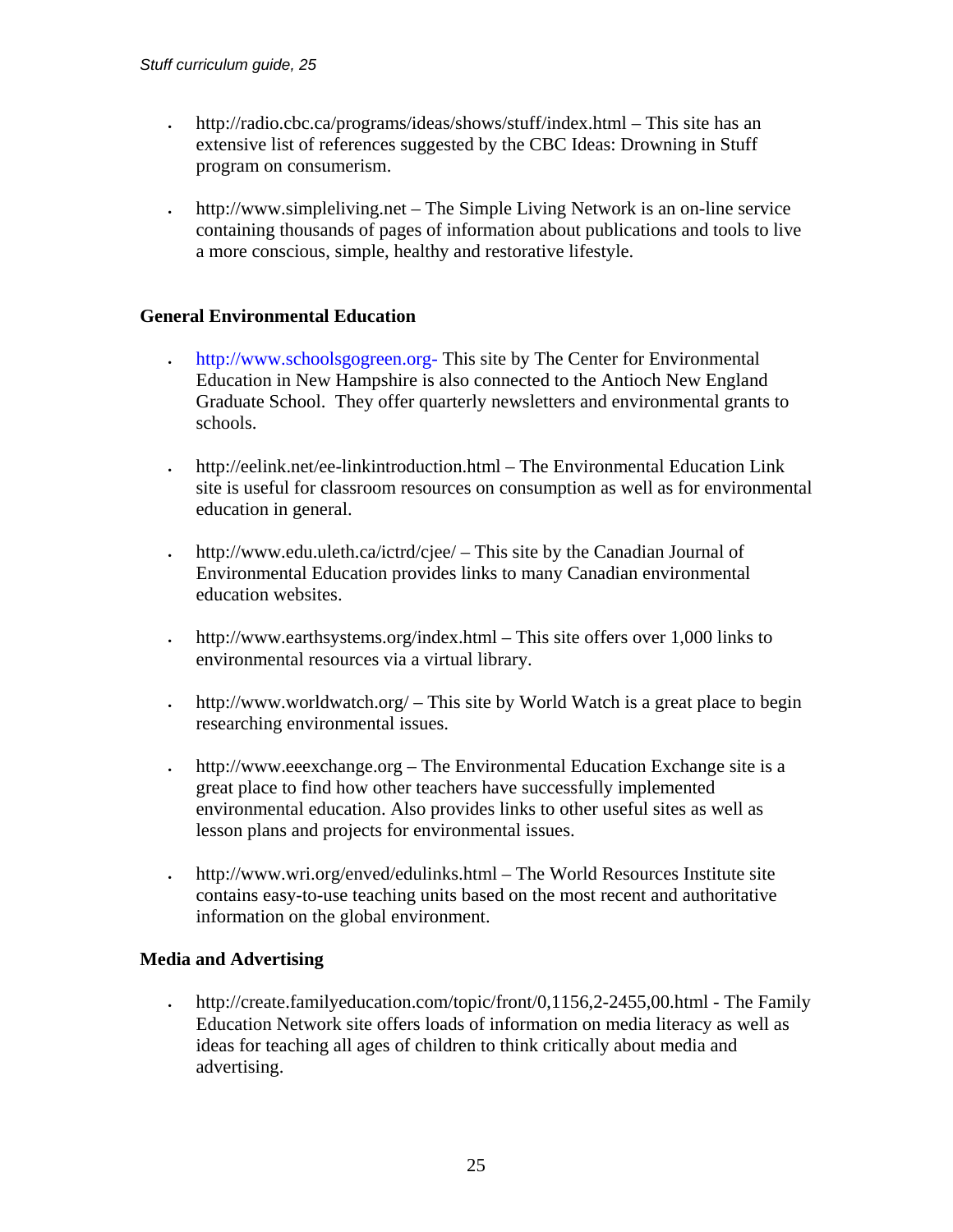• http://www.adbusters.org/main/index.html – Available at this website are advertising spoofs that are a great way to encourage students to think more critically about messages they receive from advertising.

#### **Curriculum Packages**

- Popnet: This package was designed by the Education Development Center Inc. in Newton, Massachusetts. The goal of Popnet is to help high school students understand the relationship between population growth, poverty, excessive resource consumption, and environmental decay. The program includes teaching /learning materials, Internet forums, and teacher training. For further information contact Karen Hlynshy at (401) 941-8249 or [Khlynsky@edc.org.](mailto:Khlynsky@edc.org)
- The Technology Trap Series: The Sierra Club of BC and the GAIA Project worked together to create this package. This series includes three modules: Transportation: Who's in the Driver's Seat; Follow the Paper Trail: Technology, Wood Consumption and Alternatives; and Trees, Toilets, and Transformations: Inspirations from El Salvador. The goal of the series is to give students the opportunity to investigate technology and the role it plays in their lives. For more information contact the Gaia Project at 1103 Oscar St. Victoria, BC V8V 2X3; Tel: 1 (250) 386-5225 or 1 (250) 384-1534; email gaia@islandnet.com or scbcedu@islandnet.com
- Destination Conservation: Destination Conservation is an activity-based school program where students, staff, school district staff and utility companies interact to initiate environmental education and conservation activities. It has been commended not only for combining hands-on learning with resource conservation, but also for saving school districts money. For more information about Destination Conservation programs in British Columbia contact the Sage Foundation at 744 West Hastings St., Suite 410, Vancouver, BC, 1 (604) 669- 6222. They also have a helpful website: <http://www.edu.uleth.ca/ciccte/sage/destcon/htm>

## **Audio-Visual**

- Affluenza. 1998. PBS. Affluenza looks at practical solutions to the problem of "affluenza" – an epidemic of stress, waste, overconsumption and environmental decay. To order your own VHS copy of Affluenza contact Bullfrog Films toll-free at 1-800-543-FROG, by e-mail at bullfrog@igc.org, or on the Web at [www.bullfrogfilms.com](http://www.bullfrogfilms.com/)
	- Escape from Affluenza. 1999. PBS. This follow-up to Affluenza shows how some Americans are calling a halt to keeping up with the Joneses and abandoning the consumer chase. To order your own VHS copy of Escape from Affluenza contact Bullfrog Films toll-free at 1-800-543-FROG, by e-mail at bullfrog@igc.org, or on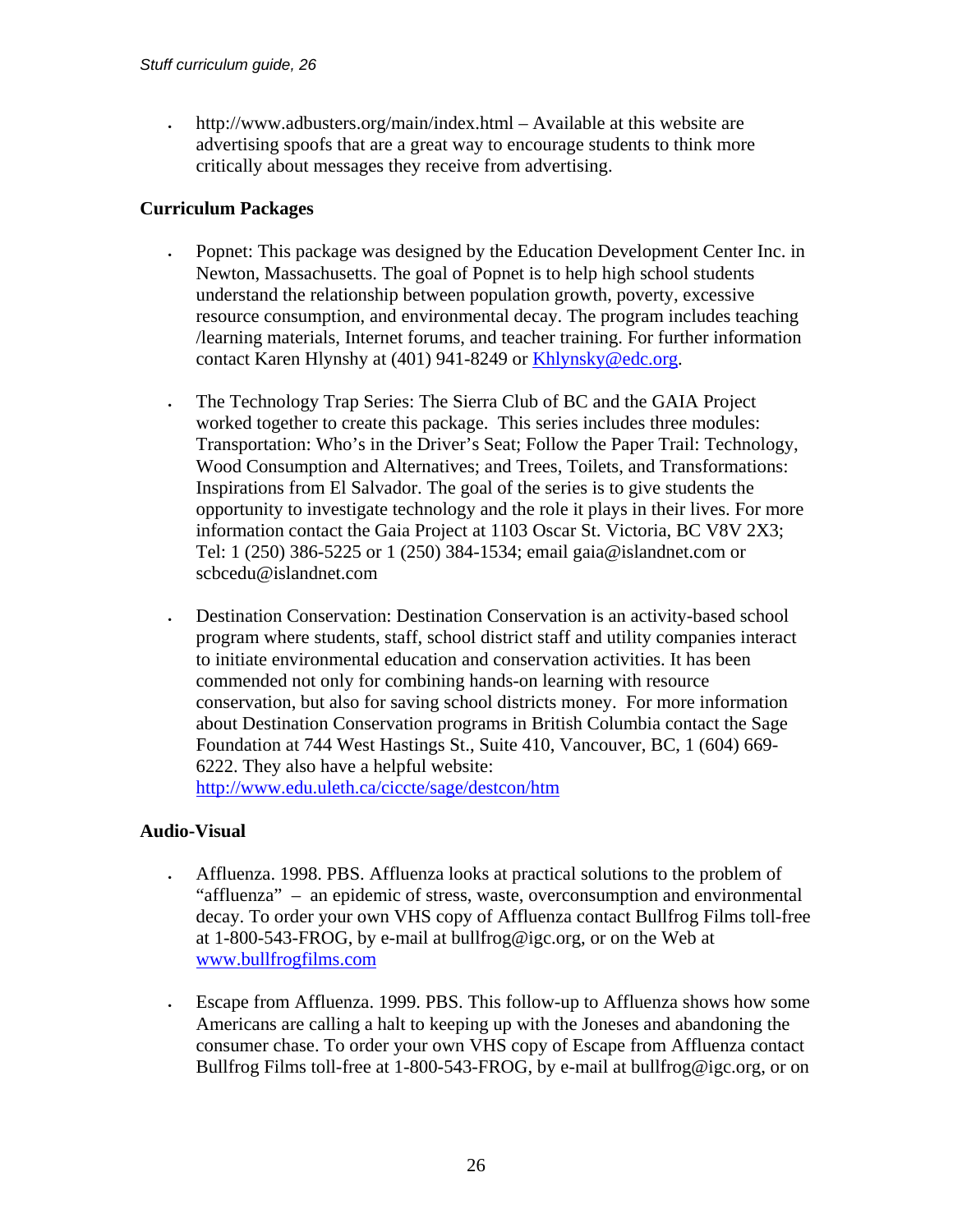the Web at www.bullfrogfilms.com

- All the Right Stuff. 1997. National Film Board of Canada. This 25-minute production is about kids, malls, media and money. The position of youth in our consumer economy is explored in this hip-hop style documentary. It is an excellent resource to teach young consumers about advertising, consumerism and marketing. To order your own VHS copy of All the Right Stuff contact Bullfrog Films toll-free at 1-800-543-FROG, by e-mail at bullfrog@igc.org, or on the Web at [www.bullfrogfilms.com](http://www.bullfrogfilms.com/)
- Adbusters Uncommercials. Various dates. Adbusters. Uncommercials provide creative and thought-provoking criticism of advertising and consumerism. They are a great way to encourage students to think more critically about messages they receive from advertising. To order contact Adbusters at 1243 West 7th Avenue, Vancouver, B.C V6H 1B7, Tel: 1 (604) 736-9401, e-mail: info@adbusters.org or at http://www.adbusters.org/main/index.html
- Deconstructing advertising: Making sense of commercial culture. 1993. Spectra Communications. It examines the all-pervasive influence of advertising in our society, documenting how it both mirrors and shapes our cultural values and perceptions of reality. Topics include materialism/consumerism, social/ethical/psychological ramifications, happiness, and poverty. It can be obtained from the SFU library.
- Reading TV. 1996. National Film Board of Canada. This production is an introductory resource for media literacy, and specifically deals with television as a source of information and frame of reference for interpreting experience and the world. It is a compilation of previously released short films and animation on the subject of television. A helpful insert for teachers provides questions and topics for discussion, related activities and exercises, information resources, contents listing, and synopsis. For more information or to order you may contact the National Film Board of Canada at 1 (800) 267-7710, or check at your local library for a copy.
- Pleasure Planet. 1992. BC Ministry of Education. This show links environmental problems with overconsumption and overpopulation. For more information contact the BC Ministry of Education.
- Technology's Price. 1992. BC Ministry of Education. This show deals with pollution and technology issues including the car, telephone, electricity, and alternative technologies, and relates them to the concept of sustainability. For more information contact the BC Ministry of Education.

**Plays**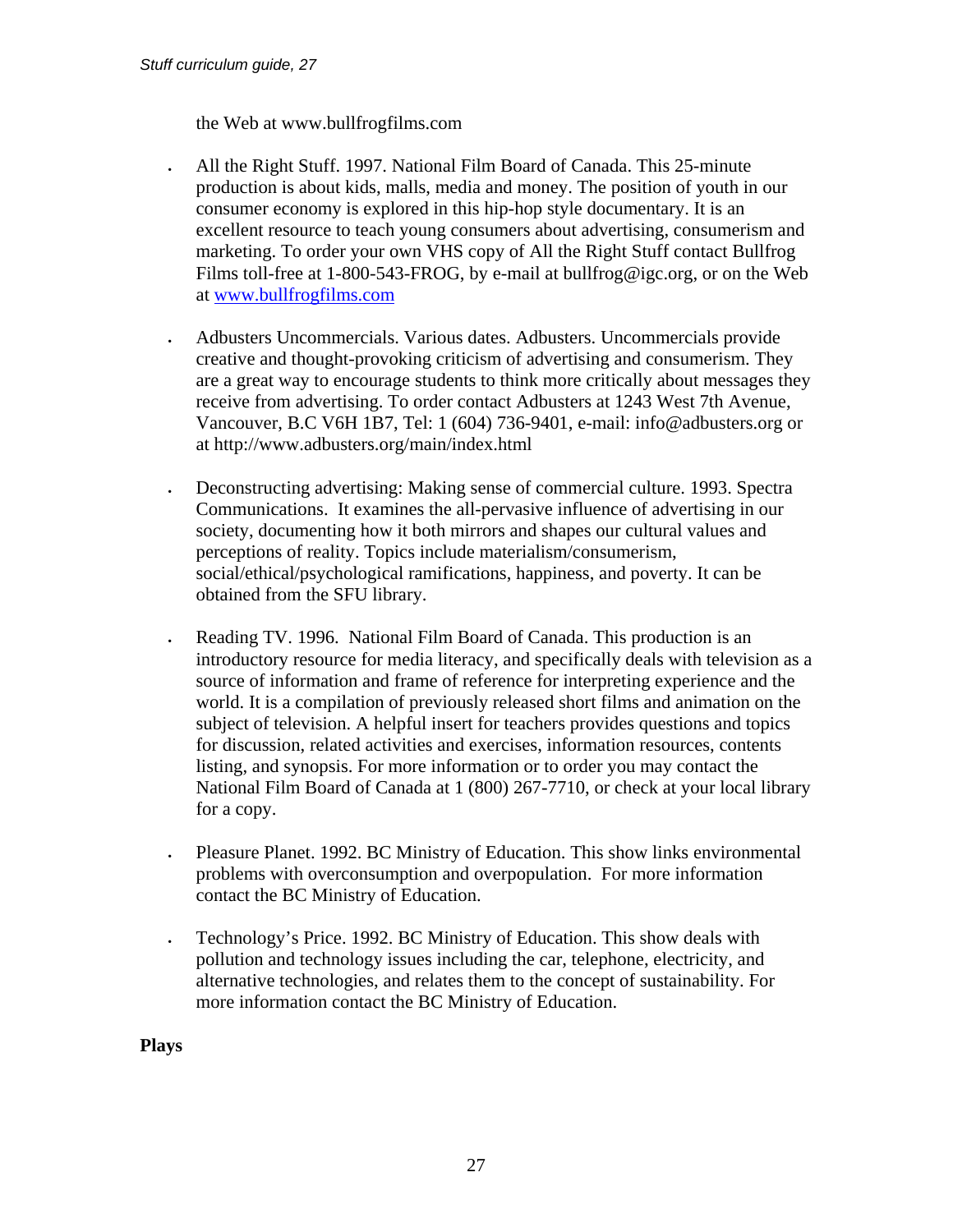• "Barbie Get Real" is a play by Jennifer Gailus and Olivia Martin, a pair of students from Seattle Pacific University. This play takes aim at materialism through a cast of Barbies and is based on the girls' experiences in high school. It is published in "Beautiful Girls and Other Winning Plays from the 1996 Baker's Plays High School Playwriting Contest." For more information, contact Baker's Plays, 100 Chauncy Street, Boston, MA 02111-1783. Phone: (617) 482-1280; fax: (617) 482-7613. Part of the play can be accessed at <http://www.pbs.org/kcts/affluenza/show/barbie.html>

#### **Songs**

• For a useful shift in presentation modes, try the song "Are My Hands Clean?" by Sweet Honey in the Rock, on their Live at Carnegie Hall album. It brings a social justice perspective to the critique of consumerism in a powerful semi-rap musical form. The basic outline of the song is the history of a cotton-polyester blouse, from oil fields to Sears.

#### **Software**

• EarthAware is a software program designed to teach environmental awareness. It consists of questionnaires on six topics: Energy and Water, Transportation, Consumerism, Waste, Advocacy and Livelihood, Land Use, & Family Planning. The aim of this program is to link the user to the environment through quantifying their resource use. More information is available on this product at: http://www.paradisecinema.com/pc7/donlotter/homepage.html/. EnviroAccount Software, 605 Sunset Ct., Davis, Ca 95616. Contact Don Lotter at dwlotter@dcn.davis.ca.us for further information.

#### **Tapes**

• Ideas: Drowning in Stuff. 1999. CBC Radio One. This four part series looks at western consumer culture, its roots, and the effects on the environment and society at large. To order a printed transcript of all 4 parts of the series, send a check or money order for CDN\$22.00 (includes all taxes and shipping) to Ideas Transcripts, Box 500, Station A, Toronto, Ontario, Canada M5W 1E6. For a set of audiocassettes, send a check or money order for CDN \$34.00 to the same address.

#### **British Colombia Curriculum Links**

#### **Unit Maps**

• This package has been developed to address the full range of issues and curriculum links relevant to *Stuff.* Ideally, teachers would have the time and support to work through the lessons sequentially, allowing time to fully explore issues and projects. However, given the large demands on classroom time, we recognize this in-depth study will not always be possible. Here we provide a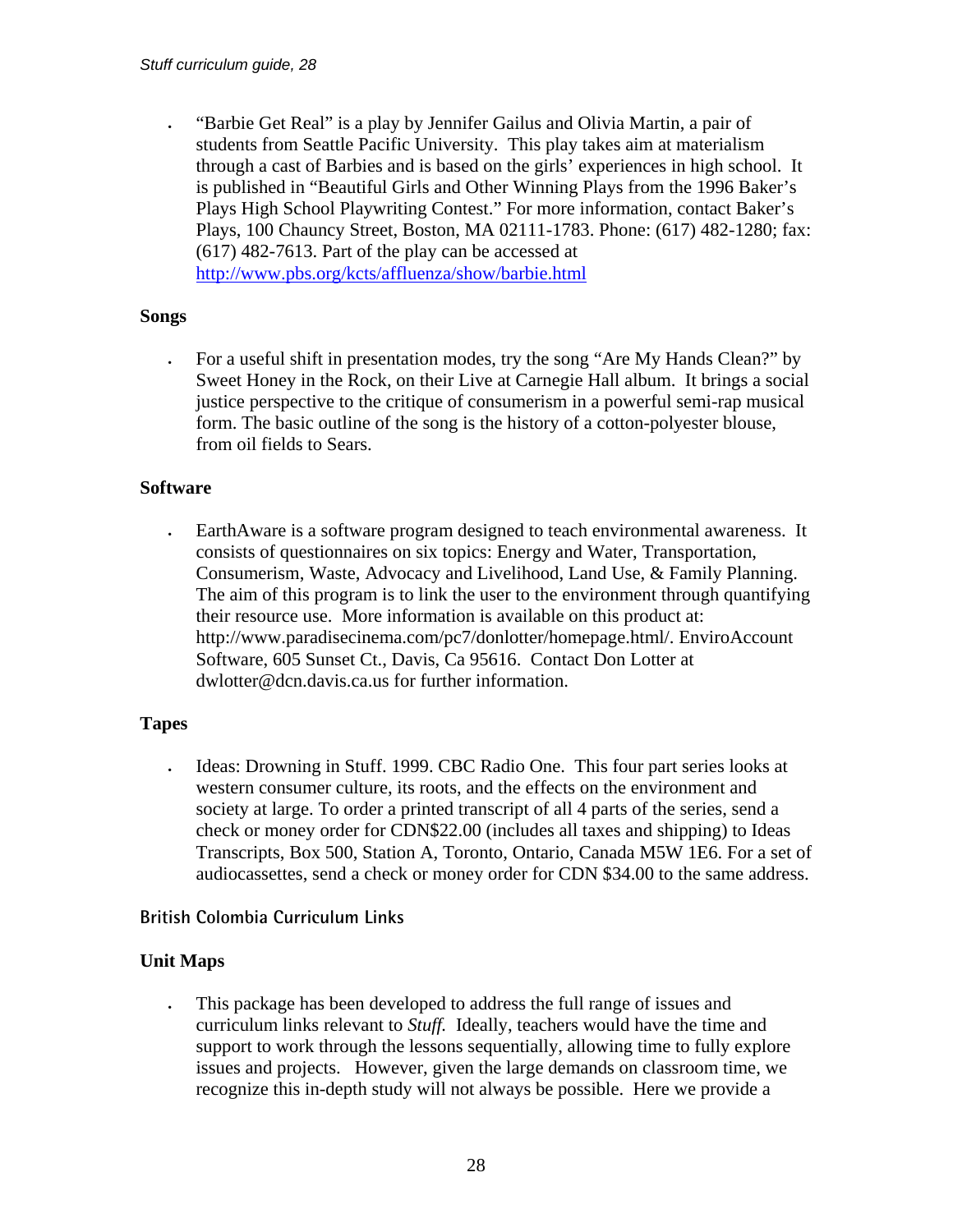chart overview of the full unit (not including extension activities). We encourage teachers to find routes through the material that meet the unique objectives of their class. Generally speaking, later lessons build on previous ones and the general progression of lessons should be maintained. We also provide a "fast track" approach that provides a pre-selected progression through the key lessons of the unit.

#### **Assessment**

- There are many tangible projects that students will produce throughout this unit. These reports, worksheets, and presentations offer opportunities for ongoing student assessment. However, there are often no "right answers" to many of the questions raised. In addition to the standards normally applied to individual and group work, we suggest the following evaluative criteria:
- Understanding of key concepts the lessons do not focus on facts and statistics, but rather on tools and concepts. How well do students grasp these tools and concepts? How well are they able to apply them?
- Reflection looking at the stories of consumer products is a tool for reflection, not an end in itself. How do students relate concepts to their own lives and consumer choices?
- Creativity while there are no right answers to many of the questions raised by examining our stuff, there are lots of possible directions. How creative are students in posing questions and suggesting alternatives to the status quo?

#### **Portfolio**

Several of the lessons suggest the display of research and project materials on a bulletin board designated for *Stuff* – creating a stronger sense of group process and inquiry. In addition, student portfolios may assist in evaluating individual progress and understanding, while providing a focus for student work.

The following chart outlines the curriculum links to the BC Ministry of Education Integrated Resource Packages (1998). While there are additional links to art, language skills, math, and other areas, this chart shows the primary links to five curriculum areas: Grade 8 Social Studies and Science, Grade 9 Social Studies and Science, and Grade 12 Geography.

| Grade 8                                           |          | Module   |          |  |
|---------------------------------------------------|----------|----------|----------|--|
| <b>Applications of Social Studies</b><br>Module D | Module A | Module B | Module C |  |

identify and clarify a problem,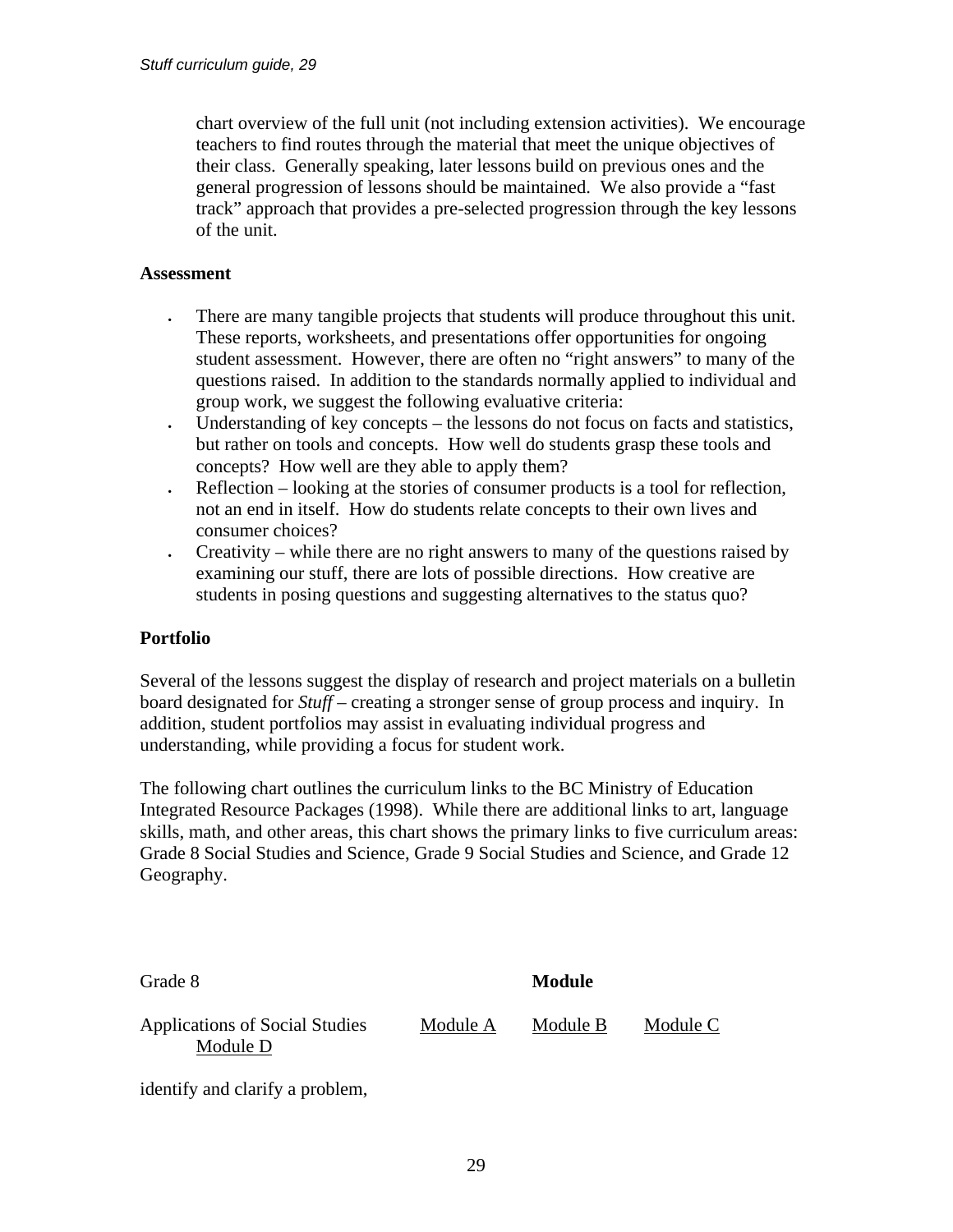| an issue, or an inquiry                                                                                                         | $1,2,3,4,5,6,7$ $2,3,5$ |                 | 1,2,3,4        | 1,2,3,4 |
|---------------------------------------------------------------------------------------------------------------------------------|-------------------------|-----------------|----------------|---------|
| gather and organize a body of<br>information from primary and<br>secondary print and non-print<br>sources, including electronic |                         |                 |                |         |
| sources                                                                                                                         | 3,4,5                   | 1,2,3,4         | 1,2            | 1,2,3,4 |
| interpret and evaluate a variety of<br>primary and secondary sources                                                            | 2,3,5                   | 1,2,3           | 1,2,4          | 1,2,3,4 |
| assess a variety of positions on<br>controversial issues                                                                        | 3                       | 5               | $\overline{2}$ | 1,2,3   |
| plan, revise, and deliver written<br>and oral presentations                                                                     | 3,5                     | 2,3,4,5         | 1,2,4          | 1,2,3,4 |
| co-operatively plan and implement<br>a course of action that addresses<br>the problem, issue, or inquiry                        |                         |                 |                |         |
| initially identified                                                                                                            | 5                       | $\overline{2}$  | $\mathbf{1}$   | 3       |
| Grade 9:<br><b>Applications of Social Studies</b><br>Module D                                                                   | Module A                | Module B        | Module C       |         |
| identify and clarify a problem,<br>an issue, or an inquiry                                                                      | 3,4,5,6,7               | 1,2,3,5         | 1,2,3,4        | 1,2,3,4 |
| select and summarize information<br>from primary and secondary print<br>and non-print sources, including                        |                         |                 |                |         |
| electronic sources 3,4,5                                                                                                        |                         | 1,2,3,4         | 1,2            | 1,2,3,4 |
| <b>Applications of Social Studies</b><br>Module D                                                                               | Module A                | <b>Module B</b> | Module C       |         |
| defend a position on a controversial<br>issue after considering a variety of<br>perspectives                                    | 5                       | $\overline{2}$  | 3              |         |
| plan, revise, and deliver formal oral<br>and written presentations                                                              | 3,5                     | 2,3,4,5         | 1,2,4          | 1,2,3,4 |
| co-operatively plan, implement,<br>and assess a course of action that                                                           |                         |                 |                |         |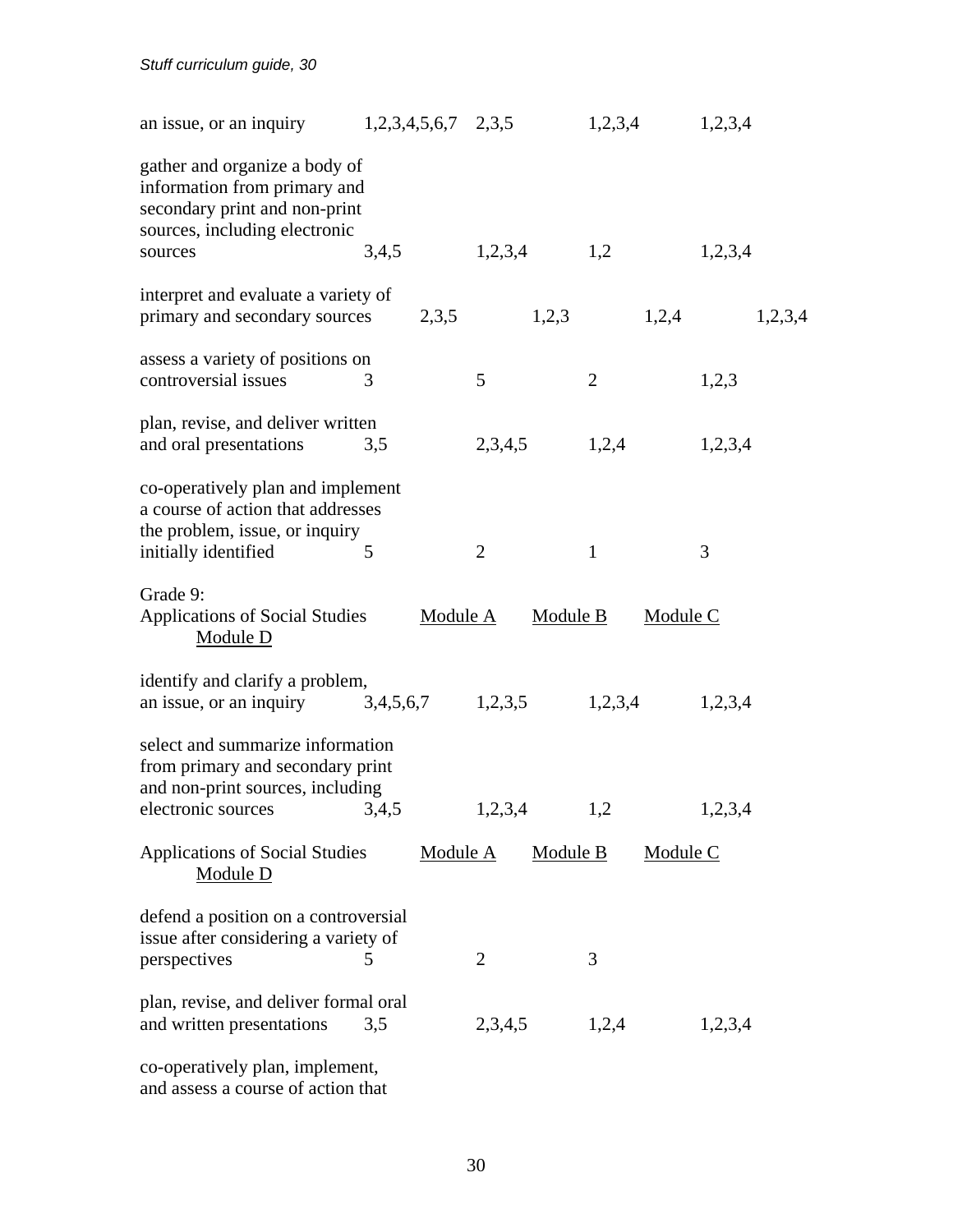| addresses the problem, issue, or<br>inquiry initially identified                                                                           |                         | 5           | 2,5            |                 | $\mathbf{1}$ |                 | 3,4            |       |
|--------------------------------------------------------------------------------------------------------------------------------------------|-------------------------|-------------|----------------|-----------------|--------------|-----------------|----------------|-------|
| Grade 8:<br>Applications of Science<br>Module D                                                                                            |                         | Module A    |                | Module B        |              | Module C        |                |       |
| use graphs and simple statistics to<br>analyze data                                                                                        | 3,4,5,7                 |             | 3              |                 | 1,2,3        |                 | $\overline{2}$ |       |
| use information and conclusions as<br>a basis for further comparisons,<br>investigations, or analyses 2,3,4,5,6,7                          |                         |             | 1,2,3,5        |                 | 1,2,3,4      |                 | 1,2,3,4        |       |
| critique information in<br>a variety of media                                                                                              | 4                       |             |                |                 |              |                 |                |       |
| analyze the costs and benefits of<br>making alternative choices that<br>impact on a global problem $2,3,5,6,7$                             |                         |             | 1,2,3,5        |                 | 1,2,3,4      |                 | 1,2,4          |       |
| Grade 8:<br>Life Sciences (Social Issues) Module A                                                                                         |                         |             | Module B       |                 | Module C     |                 | Module D       |       |
| assess different impacts of using<br>renewable and non-renewable<br>natural resources                                                      | $1,2,3,5,6,7$ $1,2,3,5$ |             |                |                 | $\mathbf{1}$ |                 | 1,2,4          |       |
| compare and contrast the practical,<br>ethical, and economic dimensions<br>of population growth and                                        |                         |             |                |                 |              |                 |                |       |
| polluted environments<br>relate the extraction and harvest<br>of earth's resources to sustainability<br>and reduction of waste<br>Grade 8: | 7                       | 1,2,3,5,6,7 | $\overline{2}$ | 1,2,3,5         | 1,2,3        | 3,4             |                | 1,2,4 |
| Life Sciences (Global Ecosystems) Module A<br>Module D                                                                                     |                         |             |                | <b>Module B</b> |              | <b>Module C</b> |                |       |
| evaluate how major natural events<br>and human activity can affect local<br>and global environments and<br>climate change                  |                         | 3,5,7       |                | 2,3             |              | 1,3             |                | 1,2   |
|                                                                                                                                            |                         |             |                |                 |              |                 |                |       |

Grade 9: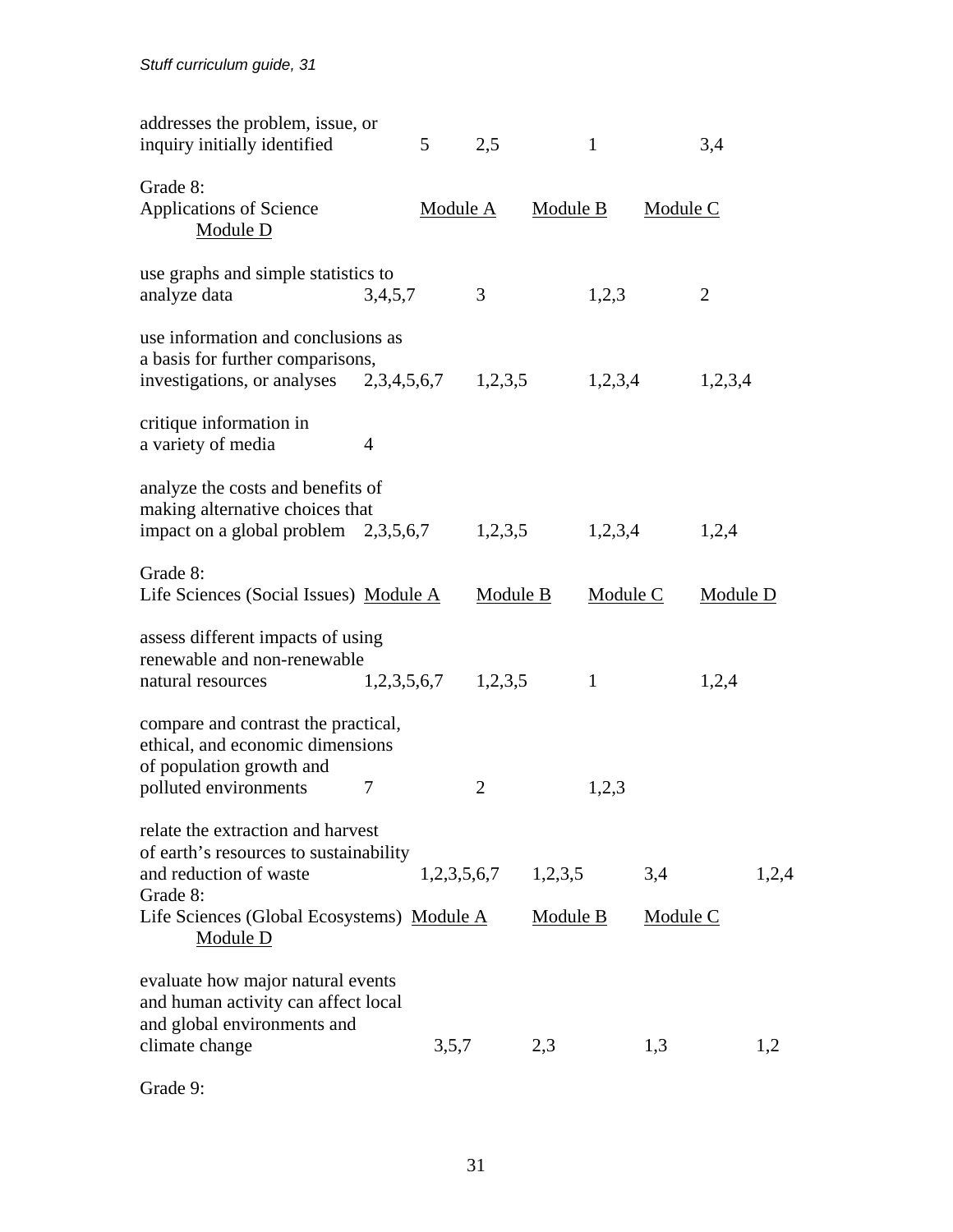*Stuff curriculum guide, 32* 

| <b>Applications of Science</b><br>Module D                                                               |          | Module A       | Module B |              | Module C     |          |
|----------------------------------------------------------------------------------------------------------|----------|----------------|----------|--------------|--------------|----------|
| analyze a system by identifying the<br>interaction between the various parts 4                           |          | 3              |          | 1,2,3        |              |          |
| describe relationships and analyze<br>patterns of change                                                 | 3,5      | 3              |          | 1,2,3        |              | 1,3      |
| debate a variety of<br>socio-scientific issues                                                           | 3,5      | $\overline{2}$ |          | 2,3          |              |          |
| Geography 12:<br>The Nature of Geography<br>Module A                                                     |          | Module B       |          | Module C     |              | Module D |
| explain how physical and human<br>systems interact within an ecosystem 7                                 |          | 2,3,5          |          | $\mathbf{1}$ | 2,3          |          |
| Geography 12:<br>Resources of the Earth<br>Module D                                                      | Module A |                | Module B |              | Module C     |          |
| explain contemporary concepts of<br>sustainability                                                       | 7        |                | 1        |              |              |          |
| explain how concepts of sustainability<br>vary with time and place                                       |          |                | 1,2      |              |              |          |
| assess the compatibility of human<br>activities and population growth with<br>concepts of sustainability | 3,7      |                | 3,5      |              | $\mathbf{1}$ | 1,2,3,4  |

#### **Acknowledgments**

Many people contributed to making this project possible. Zane Parker of NEW BC coordinated the project and wrote the materials. John Ryan, former Research Director at Northwest Environment Watch, wrote *Stuff: The Secret Lives of Everyday Things* and gave valuable editorial comments on this package. Ellen Chu, also from the Seattle team, assisted with editing and coordinating the project. At NEW BC, Donna Morton conceived the project, found the funds to make it happen, and was a constant source of energy and inspiration. Satara Malloch, an intern at NEW BC, did great work researching and pulling together the resources section of the package. Michelle Hoar kept things moving and coordinated final editing of the package. Rachel Goldsworthy provided the final proofread. Amanda Pawlowski, the office manager at NEW BC, kept the books in order. Rick Kool, a NEW BC board member and education officer with the BC Ministry of